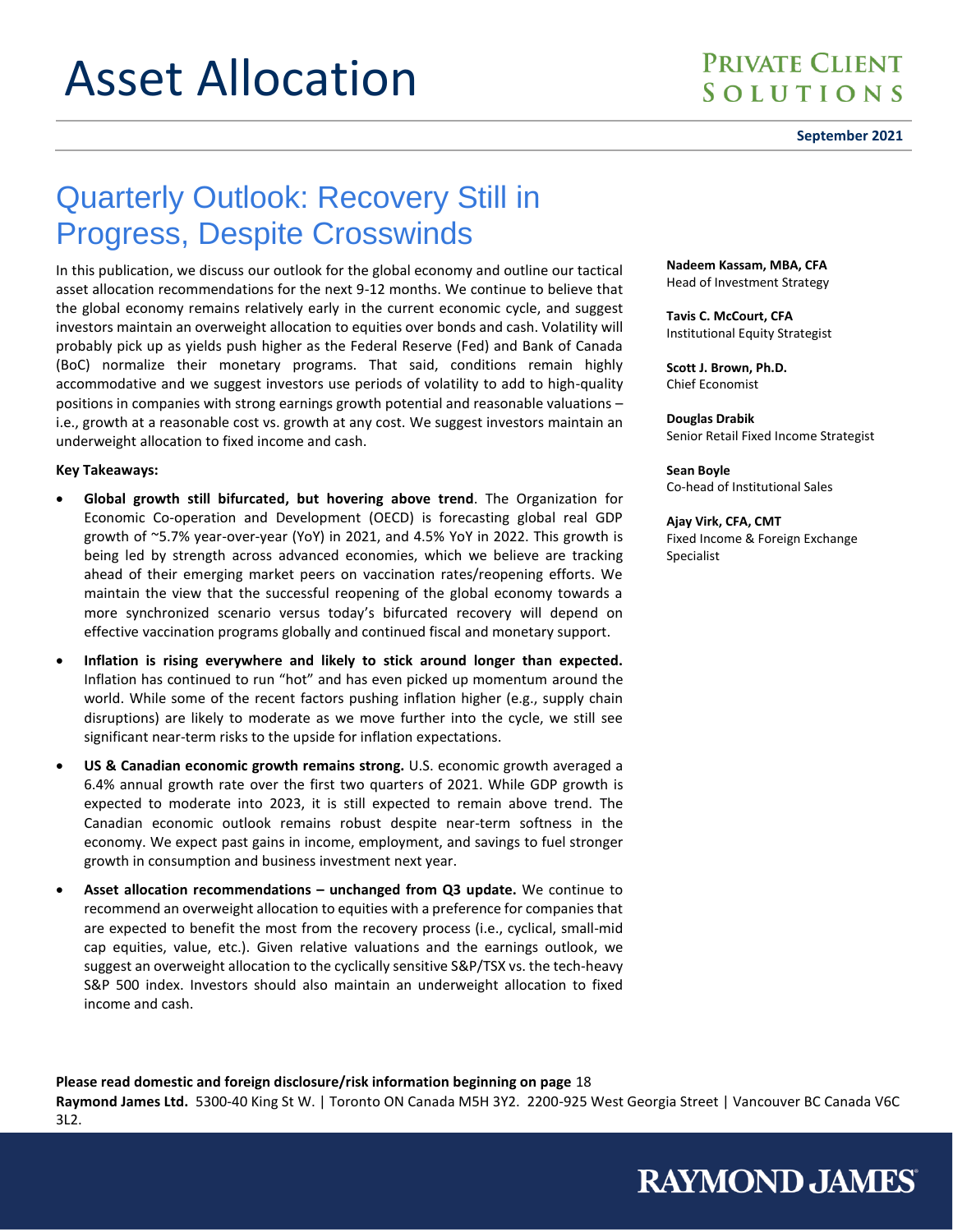### The Global Recovery Still in Motion but Remains Uneven

At the start of the year, many were calling for a robust recovery, with some even suggesting a global synchronized growth environment. This was after many cheered the approval for emergency use of several vaccines (with +90% efficacy levels) by US and European regulators. While we agreed with the robust recovery narrative, we felt that a global synchronized recovery wastoo aggressive of a stance to maintain, given the difficulties and uncertainties associated with manufacturing, distributing, and administering the vaccines to the global population. The successful reopening of the global economy and the pace and strength of this recovery will largely remain contingent on the effectiveness of vaccination programs. This sounds simple enough, but what the last nine months have shown is that it is difficult to jab ~7.9 billion people with a vaccine, let alone do it twice.

While strong progress has been made over the past year, the prime beneficiaries have been mostly the advanced economies who have had preferential access to vaccines versus their developing/emerging market peers. The uneven distribution of vaccines has resulted in a bifurcated global economic recovery/reopening process with some regions heading back into partial/full-lockdowns, as new and more contagious virus strains have emerged (e.g., Delta). This has resulted in a slower return to pre-pandemic activity, with increasing tensions in global trade and supply chains.

### **Uneven Progress Led by Advanced Economies**

The OECD is now forecasting global output to rise by 5.7% in 2021 and 4.5% in 2022, which under all accounts is quite robust and still up measurably from the  $\approx$ 3.4% year-over-year (YoY) contraction in 2020.

| Real GDP Growth (YoY % Chg.) |         |      |                  |                     |        |      |      |
|------------------------------|---------|------|------------------|---------------------|--------|------|------|
|                              | 2020    | 2021 | 2022             |                     | 2020   | 2021 | 2022 |
| World                        | $-3.4$  | 5.7  | 4.5 <sup>1</sup> | G <sub>20</sub>     | $-3.1$ | 6.1  | 4.8  |
|                              |         |      |                  |                     |        |      |      |
| Australia                    | $-2.5$  | 4.0  | 3.3              | Argentina           | $-9.9$ | 7.6  | 1.9  |
| Canada                       | $-5.3$  | 5.4  | 4.1 <sup>1</sup> | <b>Brazil</b>       | $-4.4$ | 5.2  | 2.3  |
| Euro area                    | $-6.5$  | 5.3  | 4.6              | China               | 2.3    | 8.5  | 5.8  |
| Germany                      | $-4.9$  | 2.9  | 4.6              | India*              | $-7.3$ | 9.7  | 7.9  |
| France                       | $-8.0$  | 6.3  | 4.0              | Indonesia           | $-2.1$ | 3.7  | 4.9  |
| Italy                        | $-8.9$  | 5.9  | 4.1              | Mexico              | $-8.3$ | 6.3  | 3.4  |
| Spain                        | $-10.8$ | 6.8  | 6.6              | Russia              | $-2.5$ | 2.7  | 3.4  |
| Japan                        | $-4.6$  | 2.5  | 2.1              | Saudi Arabia        | $-4.1$ | 2.3  | 4.8  |
| Korea                        | $-0.9$  | 4.0  | 2.9              | <b>South Africa</b> | $-7.0$ | 4.6  | 2.5  |
| <b>United Kingdom</b>        | $-9.8$  | 6.7  | 5.2              | Turkey              | 1.8    | 8.4  | 3.1  |
| <b>United States</b>         | $-3.4$  | 6.0  | 3.9 <sub>1</sub> |                     |        |      |      |

### **OECD Interim Economic Outlook Projections**

Source: FactSet, OECD

A strong rebound in Europe, additional fiscal support in the United States in 2022 and an expected drawdown in household savings should boost growth prospects across advanced economies and in some cases select developing and emerging economies. While global GDP has now surpassed its pre-pandemic level, output and employment gaps remain in many countries, particularly across emerging and developing economies where vaccination rates remain low. Several high-frequency activity indicators, which measure retail and recreation mobility, suggest global activity continued to show strength in recent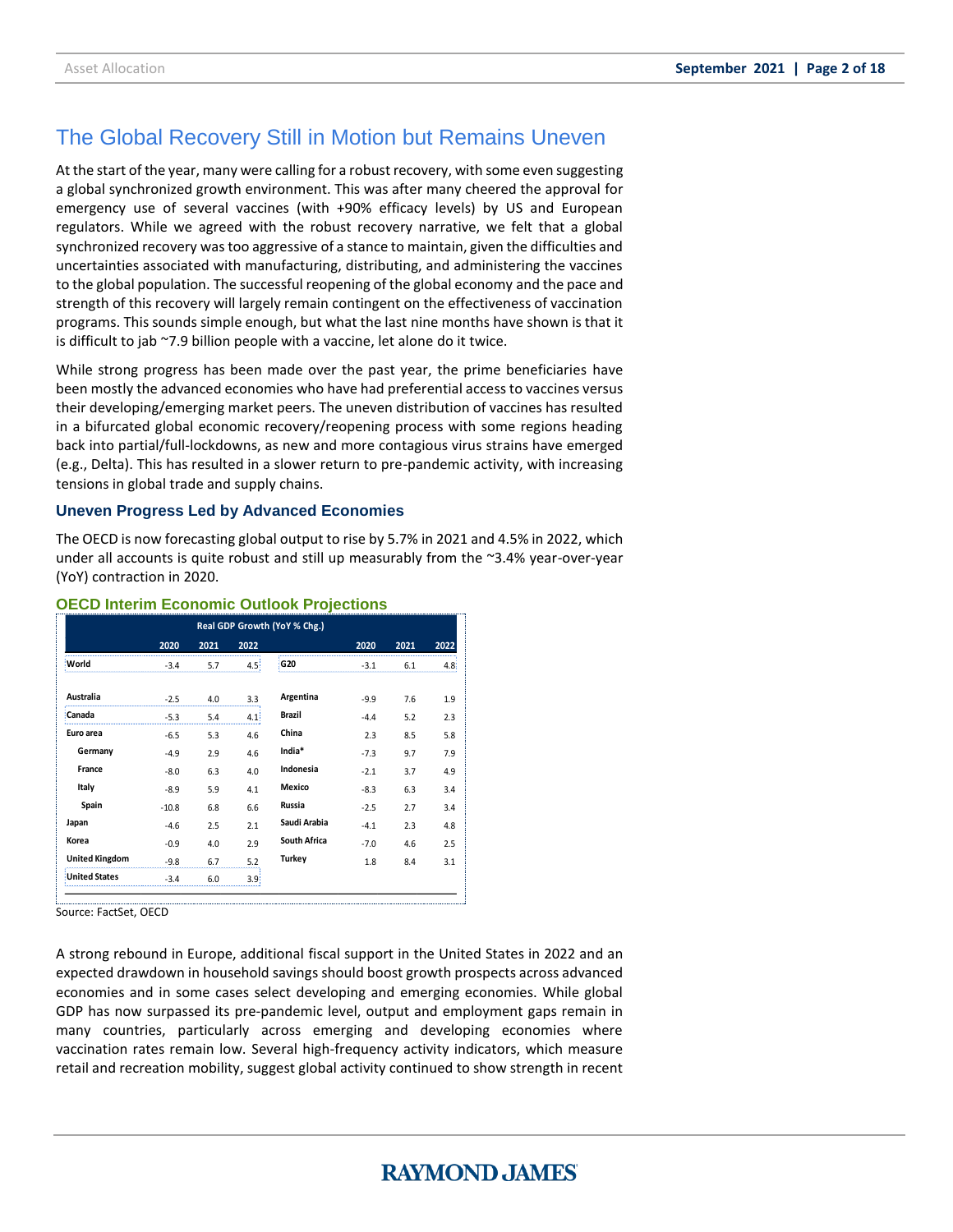months, specifically across Europe, India, and Latin America. However, mobility trends weakened in some Asia-Pacific countries, including Australia, where more stringent containment measures have been reintroduced because of surges in infections from the Delta variant/fourth wave of the virus. We believe the worst of the recent wave is mostly behind us and expect many countries across the Asia-Pacific region to experience an uptick in activity as restrictions ease while several abandon their zero-COVID programs and opt instead to push ahead with getting citizens vaccinated.

Despite all the near-term noise including softness in the global Purchasing Managers' Index® (PMI) indicators, PMIs remain above 50, and consistent with a continued global growth outlook. That said, we continue to maintain an overweight allocation to developed markets versus emerging/developing markets because of higher relative vaccination rates, a recovery in employment, and supportive monetary and fiscal programs.

#### **Inflation is Expected to Moderate, but Risks to the Upside Remain**

Inflation has continued to run "hot" and has even picked up momentum around the world. This has been driven by higher commodity prices, supply side constraints, stronger consumer demand as economies reopen, etc. Annual inflation has risen to over 5% in the United States and over 4% in Canada, but remains at relatively low rates in many other advanced economies, particularly in Europe and Asia. Part of the current rise in inflation reflects base effects, which are the result of price declines in the early days of the COVID-19 pandemic. Across many emerging-market economies, high energy and food prices have pushed up inflation, reflecting both strong price increases, and a relatively high share of commodities in consumer expenditures. Supply pressures, which are mostly transitory and typically observed in early periods of a recovery, should fade gradually while more sustainable drivers such as wage growth remain moderate. While several components in the recent above trend levels in inflation should moderate as we move further into the cycle, *we still see near-term risks to the upside for inflation expectations.*



### **Commodity and Shipping Prices Have Soared**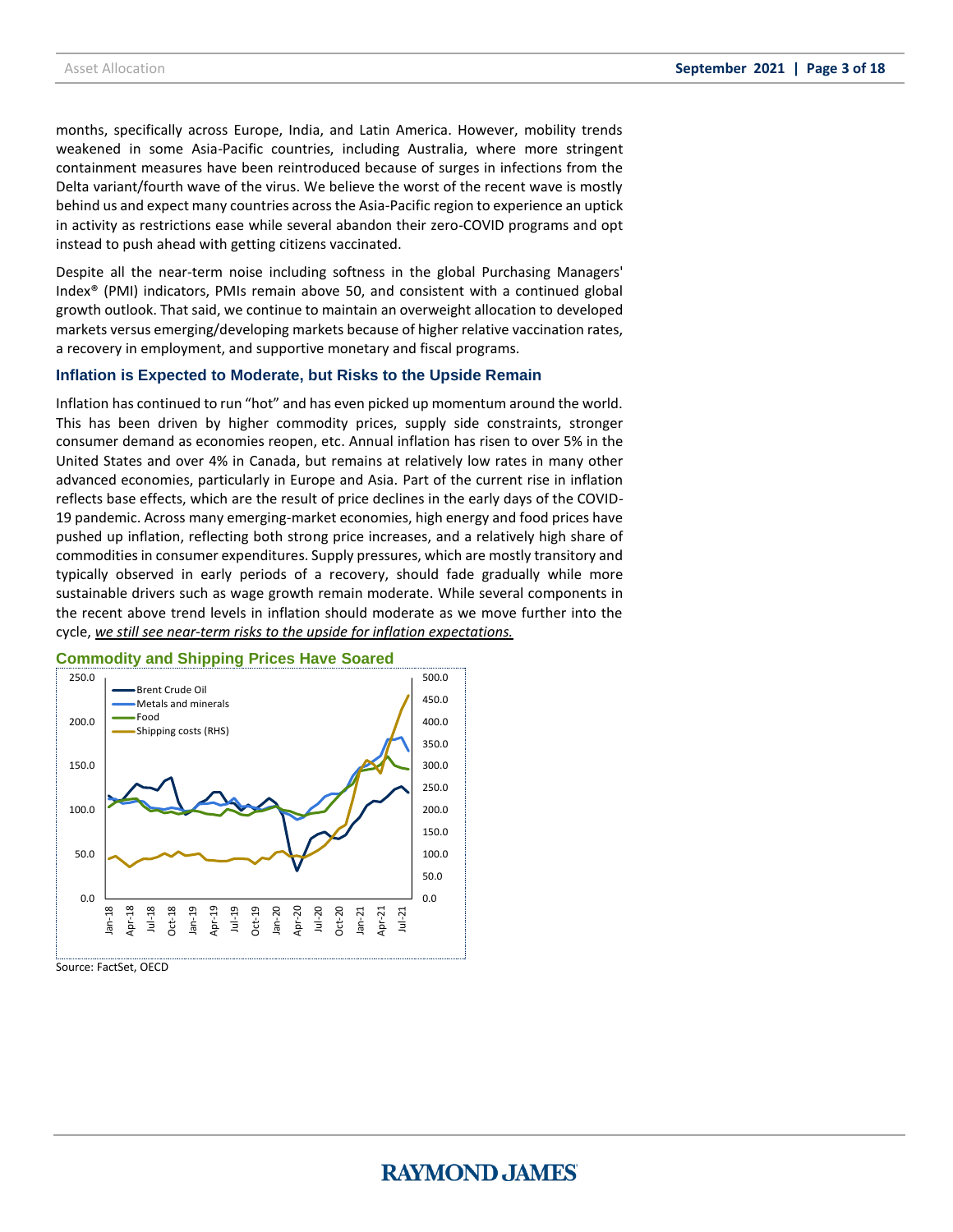### The US Economic Recovery Slowing from the Peaks

U.S. economic growth was strong in the first half of 2021. GDP growth averaged a 6.4% annual rate over the first two quarters, but that significantly understates the strengthening in domestic demand.

Consumer spending advanced at an 11.6% pace and business fixed investment rose at an 11.1% pace. GDP growth appears to have slowed in Q3/2021, reflecting the Delta surge and the impact of the semiconductor shortage on motor vehicle production (pushing some growth into 2023). The Federal Reserve's Beige Book, the summary of anecdotal reports of economic conditions from around the country, showed "economic growth downshifted slightly to a moderate pace" in late summer.

During the pandemic, consumer spending was shifted from services to goods. Retail sales have been trending somewhat lower, and reflect a drop in motor vehicle sales (lean retail inventories because of the semiconductor shortage). However, ex-autos, sales are running over 12% above the pre-pandemic trend. The recovery in consumer services has been temporarily restrained by the Delta surge, but many people may be reluctant to resume pre-pandemic behaviours (restaurants, air travel, etc.) until the pandemic is well behind us.

### **US Retail Sales (\$ billions)**



Source: Bureau of Census

The strength of business investment has been fueled partly by increased borrowing, but also coincides with a sharp rise in corporate profits. There has been little evidence of overinvestment or malinvestment, but the pace should moderate in the near term.

The Fed has been buying \$120 billion in assets per month (\$80 billion in long-term Treasuries, \$40 billion in Mortgage-Backed Securities). In its September 22 policy statement, the Federal Open Market Committee (FOMC) signaled that "if progress continues broadly as expected, the Committee judges that a moderation in the pace of asset purchases may soon be warranted," setting up the November 2-3<sup>rd</sup> FOMC meeting as the likely announcement for tapering.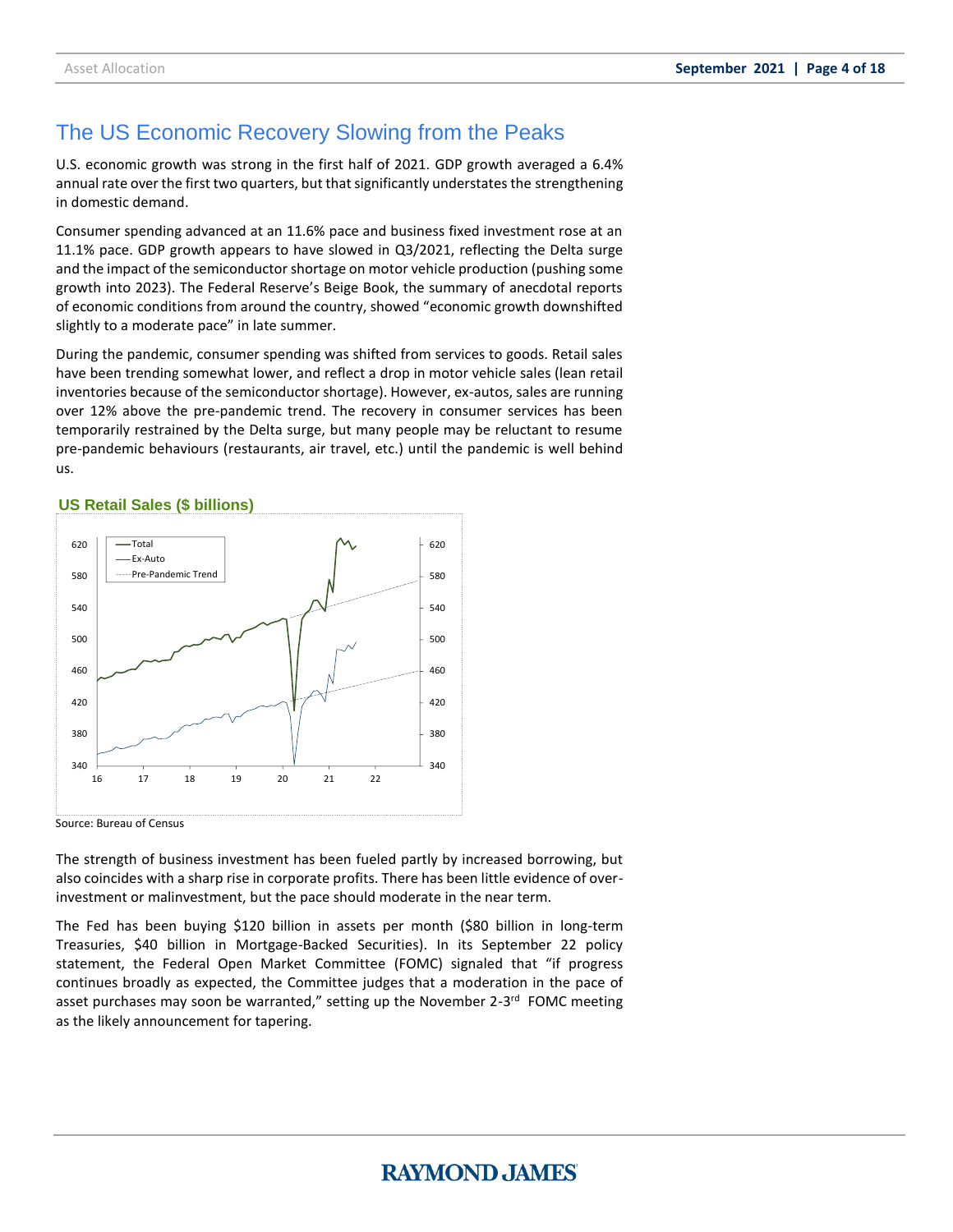In his post-FOMC press conference, Chair Powell indicated that tapering would likely last until around the middle of next year (which works out to a \$15 billion reduction in the pace of asset purchases each month).

The Fed expects to raise short-term interest rates after tapering is complete, but tapering and lift off are separate decisions. The dot plot, which shows the senior Fed officials' expectations of the appropriate year-end federal funds target rate, is "not a decision or a plan," according to Powell, and officials have not been debating when to hike. However, the dots have drifted higher. The 18 Fed officials are evenly split on whether a rate hike will be appropriate by the end of 2022.



**Target Federal Funds Rate at Year-End %**

Source: Federal Reserve

In its quarterly Summary of Economic Projections, Fed officials lowered their expectations for 2021 GDP growth (a median forecast of 5.9%, vs. June's 7.0%), but raised the outlook for 2022 GDP (to 3.8% from 3.3%). Officials raised their outlooks for PCE price inflation in 2021 (a median forecast of +4.2%, vs. June's 3.4%), but expect inflation to fall back to 2.2% in 2022 and 2023.

In August, prices that had risen sharply in previous months (vehicle rentals, used vehicles, car insurance, airfares) rolled back, consistent with the view that much of the increase in inflation will be transitory. However, production bottlenecks and materials shortages have continued. Supply chain problems (ocean freight, domestic rail, and trucking) should resolve themselves over time, but are likely to last into 2023. For the Fed, the key issue is whether higher inflation will lead to an increase in inflation expectations, which would become self-fulfilling. Inflation expectations remain well anchored so far.

GDP growth is expected to moderate into 2023, but to remain above trend during this period. Inflation is likely to have peaked. However, there is still an unusually high level of uncertainty in the outlook. Employment remains well below where it was before the pandemic and labour market participation has been slow to recover over the last year (likely reflecting fears of the virus, childcare issues, and a grey wave of early retirements). Even before the pandemic, many businesses, especially in manufacturing and construction, complained about a lack of skilled workers.

White-collar workers are more easily able to work from home, but blue-collar workers have to show up where they are needed. Pandemic-related shifts in demand have created skill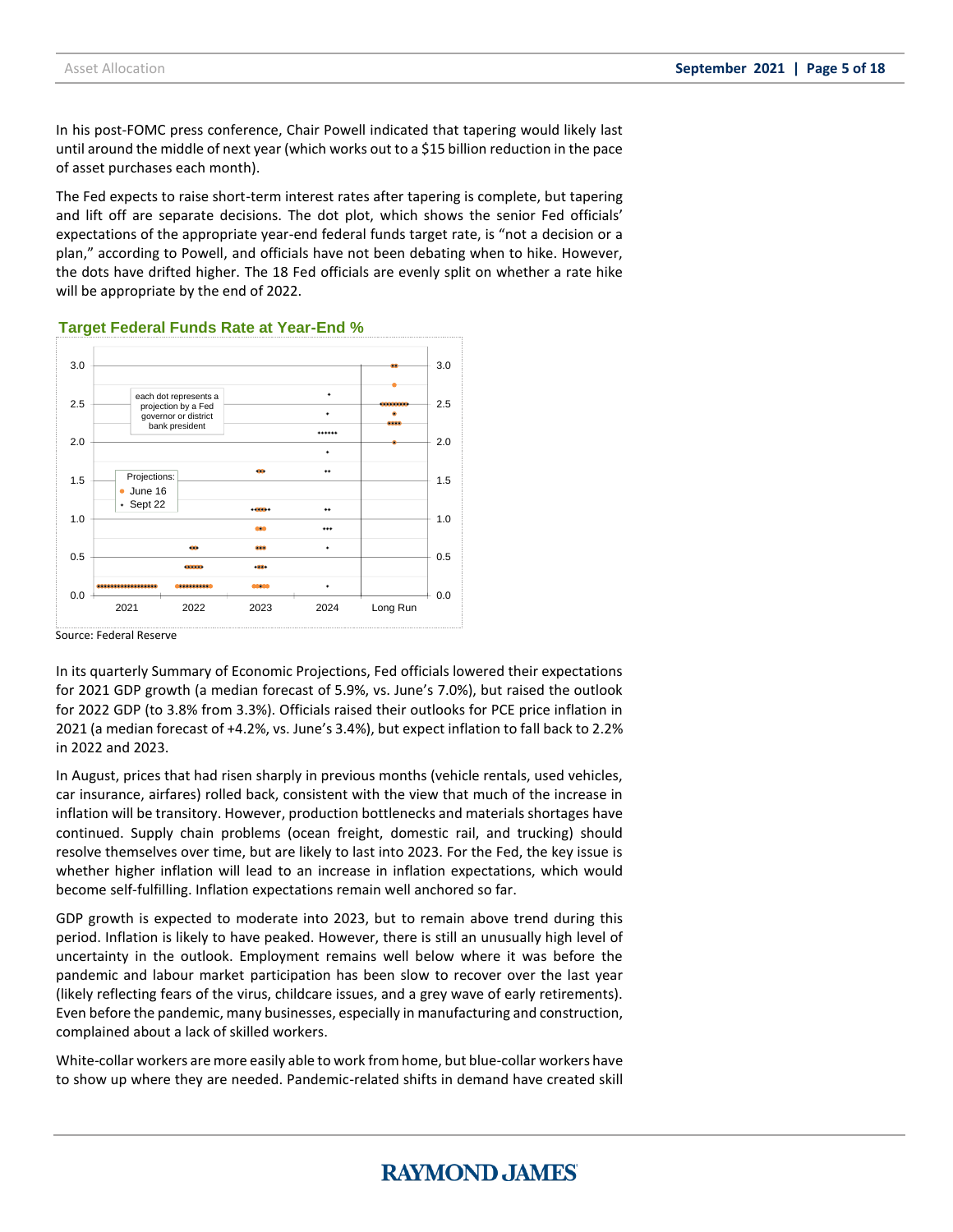and locational mismatches between jobs and potential workers. That will take time to be resolved and may pose a dilemma for Fed policymakers in 2022.

### The Canadian Economic Outlook Still Robust

Recent macro releases have shown signs of slowing in the Canadian economy. This was most clear in the Q2 real GDP print, which showed the economy declined by -1.1% on a seasonally adjusted basis. The miss was primarily driven by a meaningful drop in residential investment (-12.4%  $Q/Q$ ; +42.3% Y/Y), and exports (-15.0%  $Q/Q$ ; +12.0% Y/Y). Housing, which has emerged as a key contributor to economic activity and capital stock since Q3/2020, declined due to lower home resale activity in the quarter, while exports were hurt by supply chain disruptions, in particular the semiconductor shortage, which had an adverse effect on the auto sector. The decline left GDP around 2% below pre-pandemic (Q4/2019) levels during a quarter many were expecting would mark a return to prepandemic economic activity. We expect some of this growth to be pushed forward to 2022. However, on a positive note, real disposable incomes rose again in Q2 (+6.1% Q/Q), while household spending remained flat during the period, leaving the savings rate at 14.2%. The savings rate in Q2 was the highest it has been since Q2/2020, and continues to support our view that sufficient pent-up demand remains on the sidelines across Canadian households.

We believe that, despite the near-term softness in the economy, growth will rebound as the fourth wave of the virus loses steam and supply chain/labour challenges ease. We expect past gains in income, employment, and savings should fuel stronger growth in consumption and business investment next year. In addition to the economic recovery, we expect firms will continue to rebuild their low inventory levels. As we look ahead, real GDP is expected to remain above trend, with Street consensus calling for real GDP growth of 5.2% in 2021 and 4.1% in 2022.

| <b>National Accounts</b>           | Q4 '20 | <b>CY '20</b> | Q1 '21 |        | Q2 '21 Q3 '21E Q4 '21E CY '21E CY '22E |      |      |      |
|------------------------------------|--------|---------------|--------|--------|----------------------------------------|------|------|------|
| Real GDP (%q/q, SAAR)              | 9.3    | $-5.2$        | 5.5    | $-1.1$ | 4.0                                    | 5.7  | 5.2  | 4.1  |
| Inflation                          |        |               |        |        |                                        |      |      |      |
| CPI (%q/q, SAAR)                   | 3.2    | 0.7           | 3.0    | 4.2    | ٠                                      | ٠    | 3.0  | 2.4  |
| Core CPI (%y/y)                    | 1.3    | 1.2           | 1.4    | 2.6    | 2.7                                    | 2.6  | 2.2  | 2.5  |
| <b>Other Indicators</b>            |        |               |        |        |                                        |      |      |      |
| Current Account (Bil. CAD)         | $-5.3$ | $-40.1$       | 1.8    | 3.6    |                                        | ٠    | 14.9 | 16.0 |
| Industrial Production (%q/q, SAAR) | 10.4   | $-8.0$        | 10.3   | $-1.4$ | ٠                                      | ٠    | 5.7  | 4.1  |
| Unemployment Rate (%)              | 8.8    | 9.5           | 8.4    | 8.0    | 7.2                                    | 6.7  | 7.5  | 5.9  |
| <b>Interest Rates</b>              |        |               |        |        |                                        |      |      |      |
| <b>Target Rate</b>                 | 0.25   | 0.25          | 0.25   | 0.25   | 0.25                                   | 0.25 | 0.25 | 0.50 |
| 10 Year Government Bond Yield      | 0.67   | 0.67          | 1.55   | 1.39   | 1.50                                   | 1.50 | 1.50 | 2.00 |
|                                    |        |               |        |        |                                        |      |      |      |

#### **Canadian Economic Outlook,**

Source: FactSet

On the monetary policy front, financial conditions are still very accommodative and positive for equity markets. The Bank of Canada (BoC), following its latest policy meeting, held its target for the overnight rate at the effective lower bound of 0.25%. It also maintained its extraordinary forward guidance on the path for the overnight rate. This was reinforced and supplemented by the Bank's quantitative easing (QE) program, which is being maintained at a target pace of \$2 billion per week. While the global economic recovery continued through the third quarter, supply chain disruptions constrained activity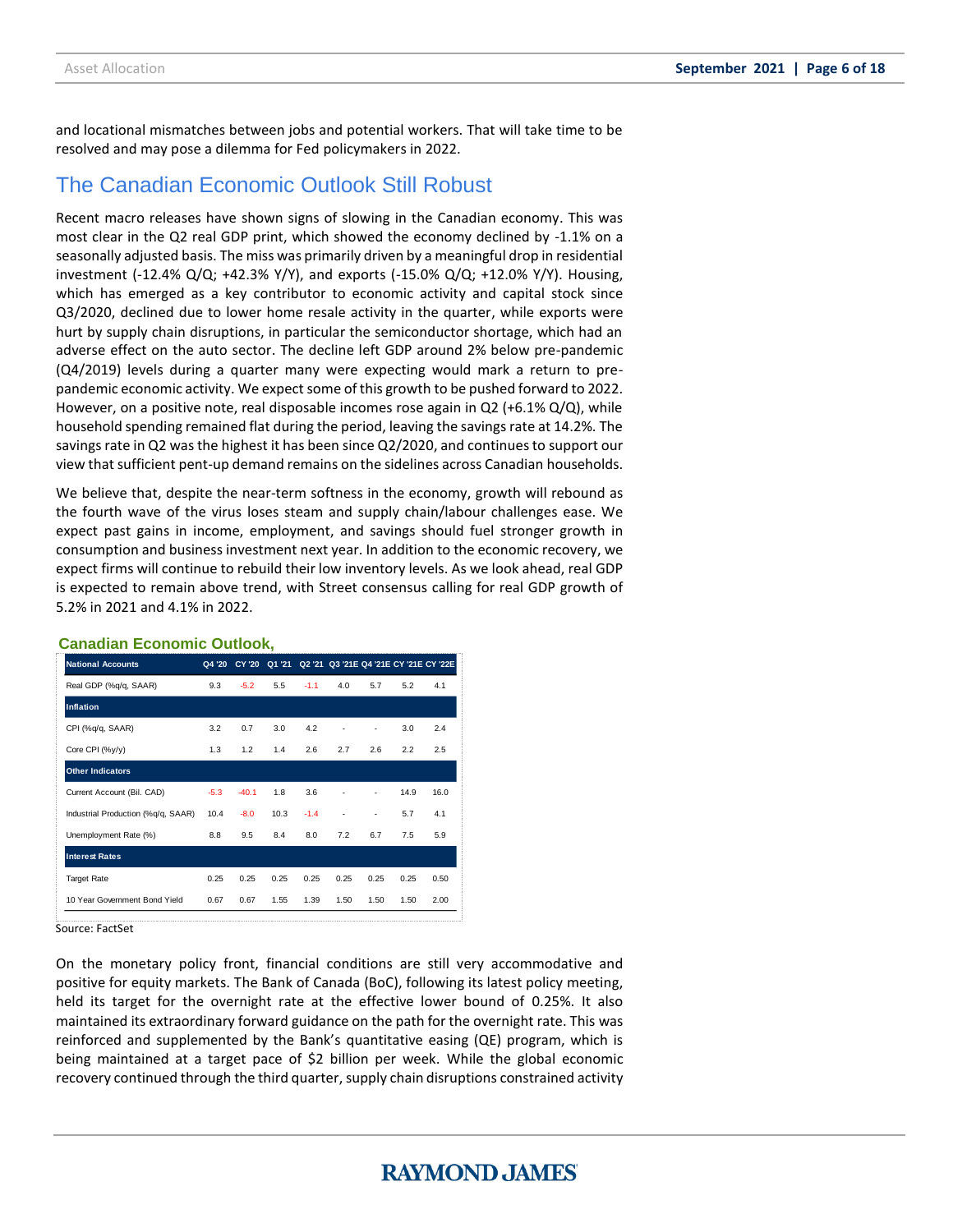in some sectors, and rising COVID-19 cases in many regions presented a risk to the strength of the global recovery, thus validating the current monetary policy stance. With the Liberals winning another minority government, we expect more of the same with additional fiscal stimulus to the tune of 4% of GDP.

Taken together, we believe both monetary and fiscal conditions remain supportive of a robust recovery into 2022. CPI inflation has remained above 4%, boosted by base-year effects, gasoline prices, and pandemic-related supply bottlenecks. These factors are pushing up inflation, but their persistence and duration could cause upside risk to inflation over the near-term. Wage increases have been moderate to date, and medium-term inflation expectations remain well anchored. Core measures of inflation have risen, but by less than the CPI.

### Remain Overweight Equities: Developed > Emerging

As in our last update, global equity indices have posted very strong returns in the 9 months ending September 2021, largely outperforming major fixed income indices. Equities indices across the Americas and Europe have outperformed markets in the Asia-Pacific region, primarily attributed to higher vaccination rates and stronger fiscal/monetary policy measures. China and Hong Kong are among the worst performing equity markets across the Asia-Pacific region and also when compared against major global indices on a year-todate basis. We believe that there is still more pain ahead for these markets and advise investors to proceed with caution as there remains more uncertainty about the regulatory reform process in China, not to mention the global spillover effects from these reforms and the developing Evergrande situation.

Strong vaccination efforts globally, in particularly across most developed economies, and the magnitude of the policy response in these regions have been the biggest drivers of corporate earnings. We continue to maintain an overweight allocation to equities versus bonds, with a greater emphasis on developed economic market indices versus emerging/developing equity markets.

### **S&P/TSX > S&P 500 Index < Russell 2000 Index/ Russell Midcap Index**

Across North America, the tech-heavy S&P 500 index and the cyclically sensitive S&P/TSX index are performing neck-and-neck on a year to date basis. However, given our positive economic outlook that the cyclical rally, which stalled since March/April, will resume again, we suggest an overweight allocation to the S&P/TSX, market weight allocation to the US Large Caps (S&P 500), and an overweight allocation to US Small-Mid caps (Russell 2000 Index/ Russell Midcap Index). We believe strong relative vaccination rates, coupled with accommodative monetary and fiscal support and attractive relative equity market fundamentals (relative and absolute EPS growth/valuations) for the S&P/TSX versus the S&P 500 index remain supportive of this view.

From a style and market cap perspective, we continue to favour companies with strong earnings growth profiles and attractive valuations – i.e., growth at a reasonable cost vs growth at any cost. Across North America (e.g., Canada/US), we see the most attractive opportunities in the value/cyclically oriented sectors and also within small-mid-cap companies. If our call is right (that we are in the early to mid-phases of this new cycle), economically sensitive companies should perform well. We continue to recommend investors follow a quality bias in their security selection analysis. Across US equities, growth indices have never been more expensive, while smaller cap and value indices are below 20-year median P/E levels. If rates rise, this will catch the market wrong-footed as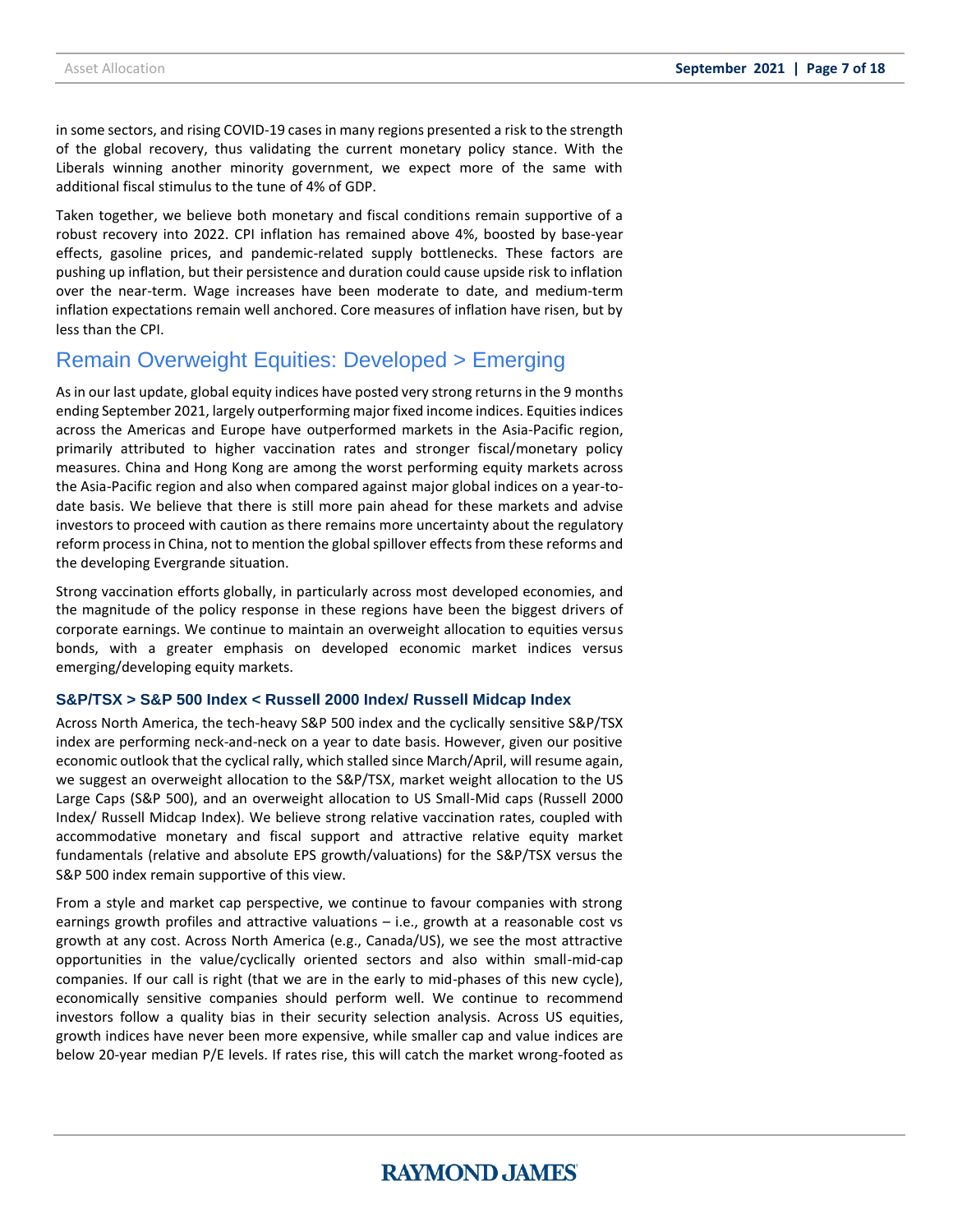historically rising rates are pro-value and small cap. Should this backdrop change longterm, there is tremendous value in US value stocks and in small caps.



#### **Valuation Percentile Based On '22 Est. In Each Index since 2000 (Growth Index Uses EV/Sales, P/E for All Else)**

Source: FactSet

Since 2017, as 10-year Treasury yields have gone lower, the P/E premium for the highest market cap names has risen. Inversely, when yields have gone up, the P/E premium for size/liquidity has shrunk. We suspect this is related to international money flow and high frequency leverage, both of which increase as rates go lower, with preference to high liquidity names. This scenario has largely played out since March/April 2021 - this is "very defensive" positioning for the equity market. Note that early in an economic cycle, as 10 year Treasury yields recover (rise), smaller caps should do better as investment dollars in large, liquid, great companies, flow back into a broader set of equities.

### **Median P/E, Top 10% Of S&P 500 vs. Bottom 90%**

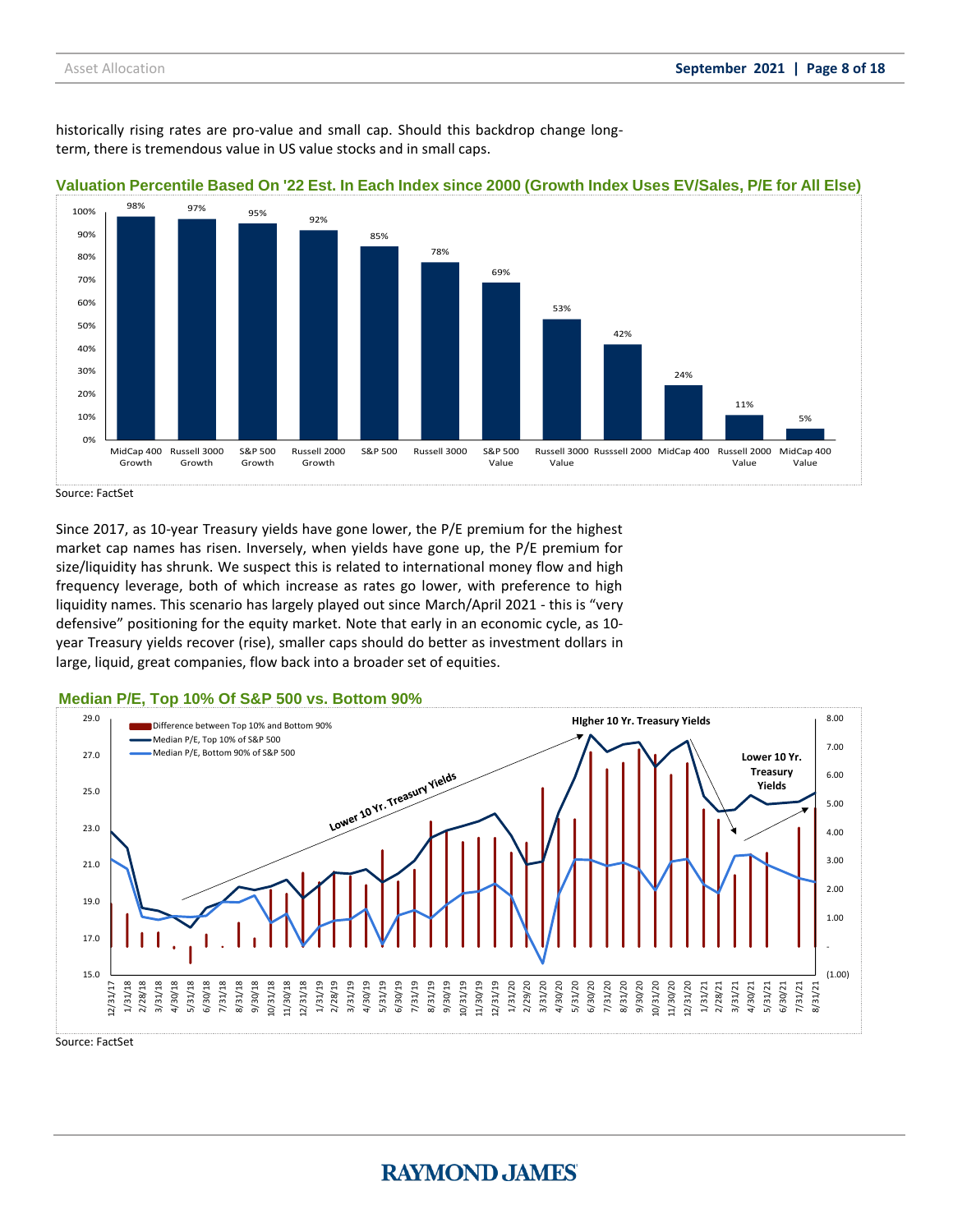The pace of revisions and the absolute levels of EPS growth for 2021 have been far stronger for the S&P/TSX versus the S&P 500 index. As of September 27<sup>th</sup>, 2021, the Street is calling for 2021 EPS growth for the S&P/TSX Index of ~82% and ~6% for 2022. Given how strong 2021 numbers have been, including the pace of upward revisions by the analyst community (+25% since Dec 2020), we expect there is still room for additional revisions to the 2021 number. As for 2022 numbers, we expect these to move higher as investors look past 2021.

Supply chain bottlenecks should moderate heading into 2022 and empty shelves should be restocked, while pricing power is maintained. Consumer spending should also improve as the unemployment rate drops further, accompanied by higher wages and the release of some savings still sitting on the sidelines. Continued progress on vaccinations gives us further confidence in our positive outlook for Canada/Canadian equities. We also see a stronger relative upside for the S&P/TSX index from here. The S&P/TSX index still continues to trade at a wide spread versus the S&P 500 index, despite posting solid EPS growth in 2021. Street consensus estimates are up by 25% from the beginning of year - the sharpest revision for the first 8 months of the year in two decades.

#### **S&P/TSX & S&P 500 Relative Valuation on P/E & P/B**



Source: FactSet

Outside of North America, there are good opportunities across the advanced/developed markets, including parts of Europe and the UK. While we are seeing interesting opportunities across several emerging markets, which remain captivating from a valuation standpoint, we believe the opportunities are bifurcated and we suggest investors remain very selective in adding exposure across these regions.

### Underweight Fixed Income – Stick to Low Duration

Inflationary pressures are rising and while some components are transitory, we believe the risks are skewed to the upside rather than the downside over the near-term. This is despite long-yields falling from their highs over the past several months on uncertainties infrastructure bills, debt ceiling, QE tapering timing, virus spread, EPS risk, at least three distinct issues in China, while Q3 GDP estimates come down due to supply constraints, etc. - leading to a global risk-off sentiment with investors piling into US treasuries.

We continue to maintain the view that yields are likely to rise from current levels as we move forward into 2022, especially as supply chain disruptions are likely to lead to elevated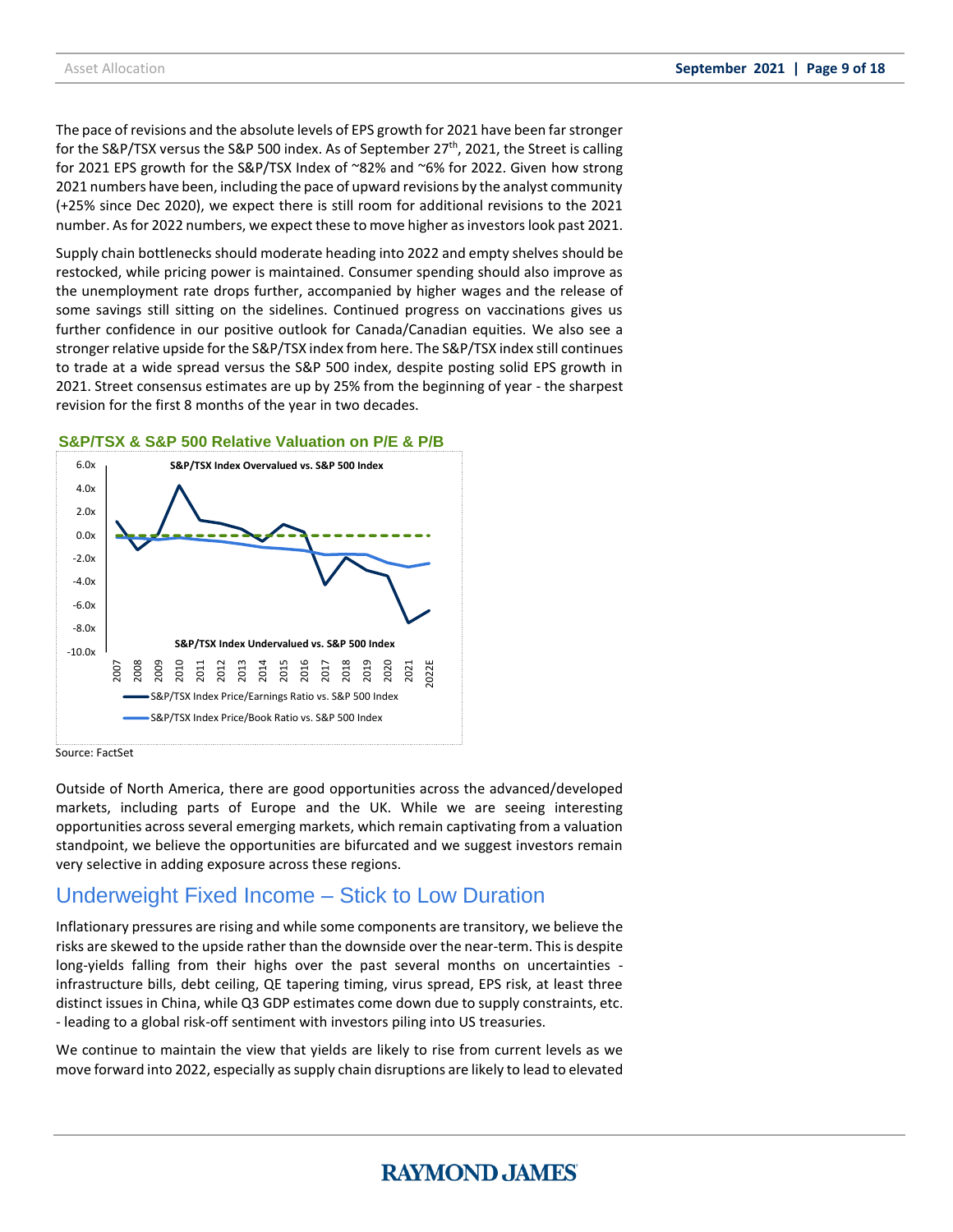inflationary pressure and are unlikely to resolve themselves over the near team. This is in addition to central banks remaining committed to following a data-dependent playbook before they taper or raise rates higher. However, over the longer-term, we expect yields will find their way back lower after an initial step-up, especially as many of the transitory inflationary drivers, such as supply chain and labour issues, which are typical of the early/midpoint inning of an economic cycle. It's also important to note that the financial world contains nearly \$17 trillion in negative yielding debt, with global central banks expanding their balance sheets (the Fed to >\$8.2 trillion; BoC to > \$493.4 billion) and extreme interest rate diversity amongst policies.

### **World Bond Markets Yields**

|                      | 2-Year   | 5-Year   | 10-Year  | 30-Year |
|----------------------|----------|----------|----------|---------|
| <b>United States</b> | 0.307    | 1.012    | 1.529    | 2.069   |
| Canada               | 0.519    | 1.095    | 1.491    | 1.955   |
| France               | $-0.687$ | $-0.315$ | 0.158    | 0.916   |
| Germany              | $-0.680$ | $-0.541$ | $-0.195$ | 0.266   |
| Greece               | $-0.334$ | 0.096    | 0.856    | 1.665   |
| Ireland              | $-0.637$ | $-0.408$ | 0.188    | 0.888   |
| Italy                | $-0.450$ | 0.083    | 0.853    | 1.797   |
| Japan                | $-0.111$ | $-0.080$ | 0.085    | 0.695   |
| <b>Netherlands</b>   | $-0.715$ | $-0.517$ | $-0.071$ | 0.350   |
| Spain                | $-0.580$ | $-0.288$ | 0.447    | 1.310   |
| Sweden               | $-0.269$ | 0.046    | 0.384    |         |
| United Kingdom       | 0.411    | 0.629    | 0.998    | 1.332   |

Source: FactSet; as of September 28, 2021

The Fed/BoC and many other central banks have historically remained focused on controlling primarily the short-end portion of the yield curve; however, since the 2007- 2008 Financial Crisis, that role has since expanded across the curve and has resulted in significant downward pressures on yields across the curve. As a result, 10-year yields do not reflect what is going on in the economy as they once did, but may be more indicative of central bank operations.

Both the Fed and the BoC appear to be in control but under arguably tremendous pressure to keep interest rates low as government debt climbs. The Fed has actually been very transparent about their intentions and, in the latest FOMC release, showed that despite economic progress, they are looking for substantial improvements before even talking about tapering. This means that they will continue their accommodative policy until further notice. This is evidenced by their continued monthly \$120 billion in open market purchases. While there has been a lot of "taper" talk, it has not happened yet and when it does, we expect it to be very gradual and well televised to avoid a "Taper Tantrum" like the scenario in 2013. The story is very similar to Canada. The BoC kept its overnight rates unchanged at the effective lower bound of 0.25% following its latest policy meet. In addition, the BoC has maintained its extraordinary forward guidance on the path for the overnight rate. This is reinforced and supplemented by the Bank's quantitative easing (QE) program, which has also maintained a target pace of \$2 billion per week.

For fixed income investors, allocating in this low-yield environment, given the directional uncertainties in yields (which move inversely to bond prices) and the low relative risk/reward attributes of the asset class, it will continue to be a challenging proposition for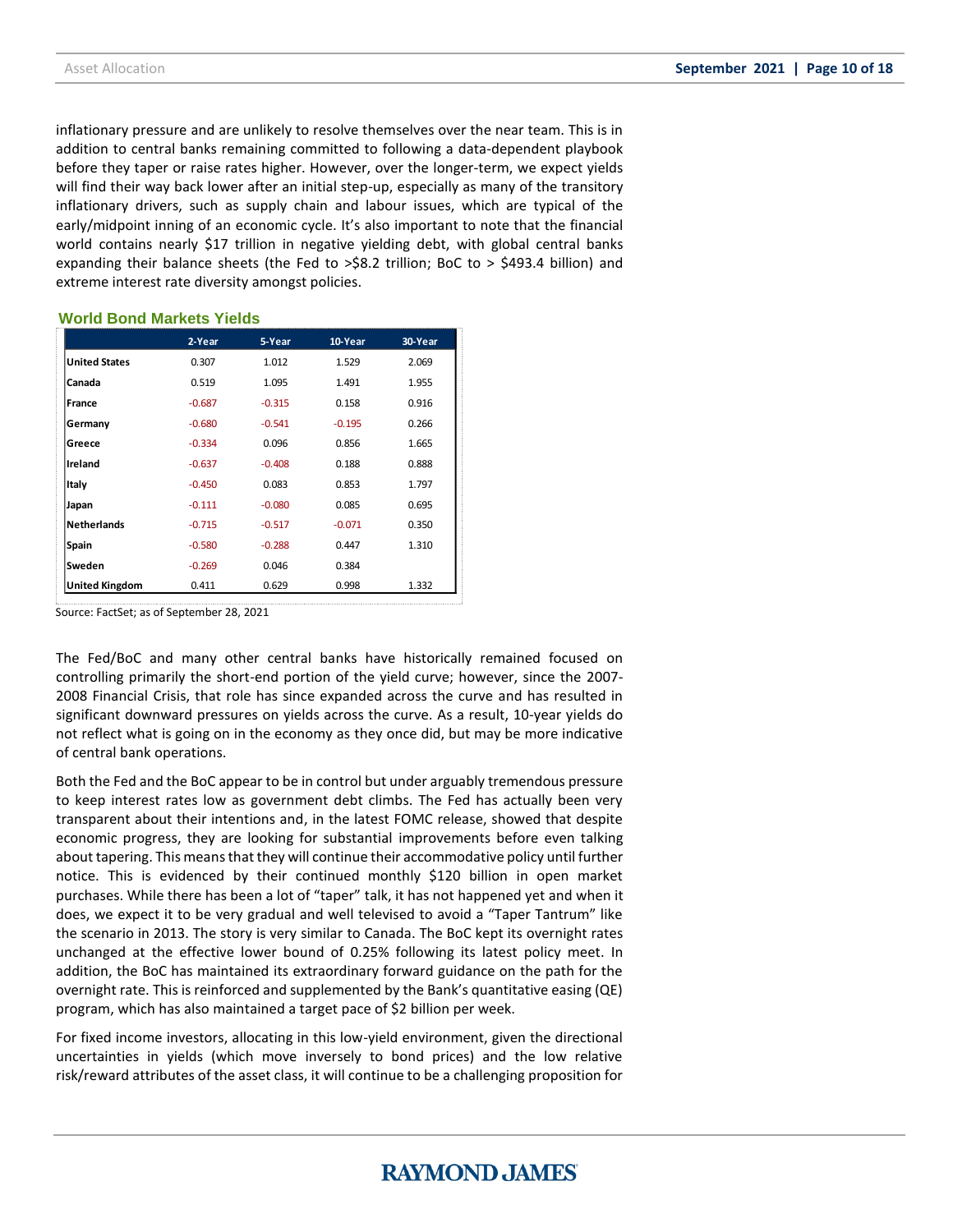the foreseeable future. While we suggest investors maintain an underweight allocation to fixed income relative to equities; within their fixed income buckets, we suggest maintaining an overweight allocation to investment grade bonds over government securities in Canada and the US. Given the slope of the yield curves in the US and Canada, investors are not being compensated to take on interest rate risk. The yield curve is very flat on the 10+ years out. The yield pickup for adding duration risk is insignificant as investors extend further out on the curve. The very short end of the curve is completely flat, idling near a zero interest rate, a direct result of central bank policy measures, which have pegged short-term rates at near zero. In Canada, we suggest investors focus on bonds with a duration of between 1.5-2 years and 3-7 years in the US.





Source: FactSet

That said, holding large amounts of cash, trying to out-wait the market hoping for higher interest rates, might take much longer than expected. After the Great Recession, short money market rates settled near 0% for around seven years. Waiting for interest rates to rise can take a very long time while inflicting a huge loss of opportunity. In addition, investors are also not being compensated to take on credit risk. Note the U.S. corporate high yield spread versus the 10-year Treasury rate. Since 2000, 10-year high yield spreads have averaged 513bp over Treasuries. During that period, the tightest spread over Treasuries is the ~240bp where we are today. High-yield bonds are not offering higher yields (higher reward) historically typical of this asset class.

### FX – A Short Trip Around the World

### **USD**

The broader USD came under some pressure following the latest Federal Reserve (Fed) decision. While a tapering announcement before year-end is essentially locked in, the market had been gradually pricing it in. Fed Chair Powell noted that while a decision on tapering is not indicative of a liftoff in interest rates, the tapering process could conclude around mid-2022, implying a much speedier reduction in stimulus than many expect. However, a string of disappointing payroll data in the coming months may delay the tapering timeline. We expect more range-bound trading ahead while a return of the reflation narrative, albeit in a modestly lower fashion, may put some added pressure on the USD. Global growth expectations appear to be cooling a bit while inflation remains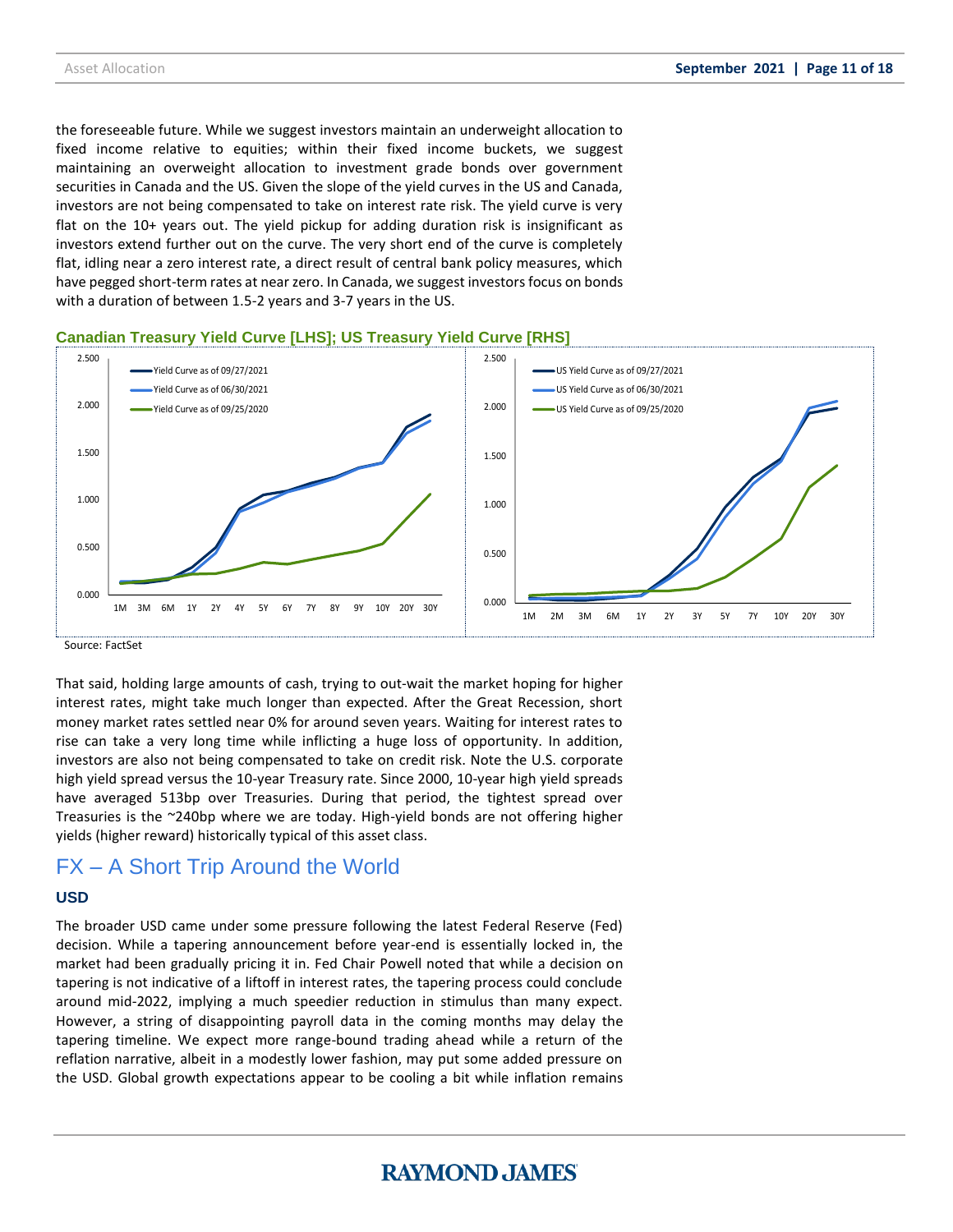elevated. Many central banks continue to view the inflation shock as "transitory" due to supply bottlenecks and base effects while reiterating their goal of supporting economic growth and the recovery. This should provide an added tailwind for risk assets and further weigh on the USD. Global financial conditions also remain well supported for growth, considering a central bank normalization backdrop, with rate hikes still years away for many. Considering these global macro drivers, the DXY US Dollar Index has been increasingly tracking broader risk sentiment. We are not ruling out short-term USD strength as factors like the ongoing situation with China's Evergrande and the Fed's tapering on the horizon leading to a spike in US yields continue to affect broader risk sentiment, which may lead to the greenback catching a bid.

**Positioning Recommendation:** While USD/CAD has been finding strong support at its 50 and 200-day MA's for most of September, we expect the pair to eventually be within the 1.24-1.26 range by year-end as a rebound in crude oil prices and US/CDN yield spreads in CAD's favour keep USD strength modestly in check.

### **CAD**

With the Bank of Canada clearly ahead of the Fed regarding tapering, this may suggest more room for CAD strength in the months to come. Canada also recorded its first consecutive current account surpluses in Q1 and Q2 of this year, after running continuous deficits dating back to 2008, which should bode well for CAD as a form of a safe-haven currency. On a related note, Canada's net international investment position (NIIP), which is the difference between the value of a country's external assets and liabilities, is also quite robust at CAD\$1.5trn or 61% of GDP as of Q2/2021. This puts Canada in a "net creditor" status, which should provide CAD with some additional armor in moments of broader risk-off market episodes (i.e. limited upside potential in USD/CAD).

**Positioning Recommendation:** Taken together with its rising correlation to oil prices, CAD should find itself in a more favourable position against the EUR, GBP, and AUD, etc.

### **GBP**

As one of the top-performing G10 currencies, YTD, right behind the CAD, the GBP has been on a stellar run. The GBP caught a surprising bid following the latest Bank of England (BoE) rate decision. While its main policy rate and pace of asset purchases were both left unchanged at 0.10% and £875bln, respectively, the decision was far more hawkish than what the market was expecting. Two members of the Monetary Policy Committee (MPC) voted for an early end to the BoE's program of government bond purchases, as the case for policy tightening appears to be gaining some momentum. The central bank revised expectations downward for Q3/2021 GDP growth to 2.1% (from 2.9%) due to supply constraints on output and warned that inflation is expected to rise above 4% by year end and may remain above this level well into Q2/2022. The key takeaway from the BoE rate decision was that, according to the MPC, the case for higher interest rates "appeared to have strengthened." This led to the market bringing forward its rate-hike expectations to February 2022. Despite some of the positive GBP developments stemming from the BoE's seemingly hawkish rhetoric, it will undoubtedly be faced with a tricky balancing act to convince the market that it can rein in surging inflation expectations while simultaneously dealing with a slower economic growth outlook.

**Positioning Recommendation:** After failing to clear the 1.76 handle to the upside on numerous occasions, GBP/CAD has been on a downward trajectory. We expect CAD to outperform the GBP given their respective macro outlooks and are thus looking at 1.70- 1.72 as the next key range of support to the downside.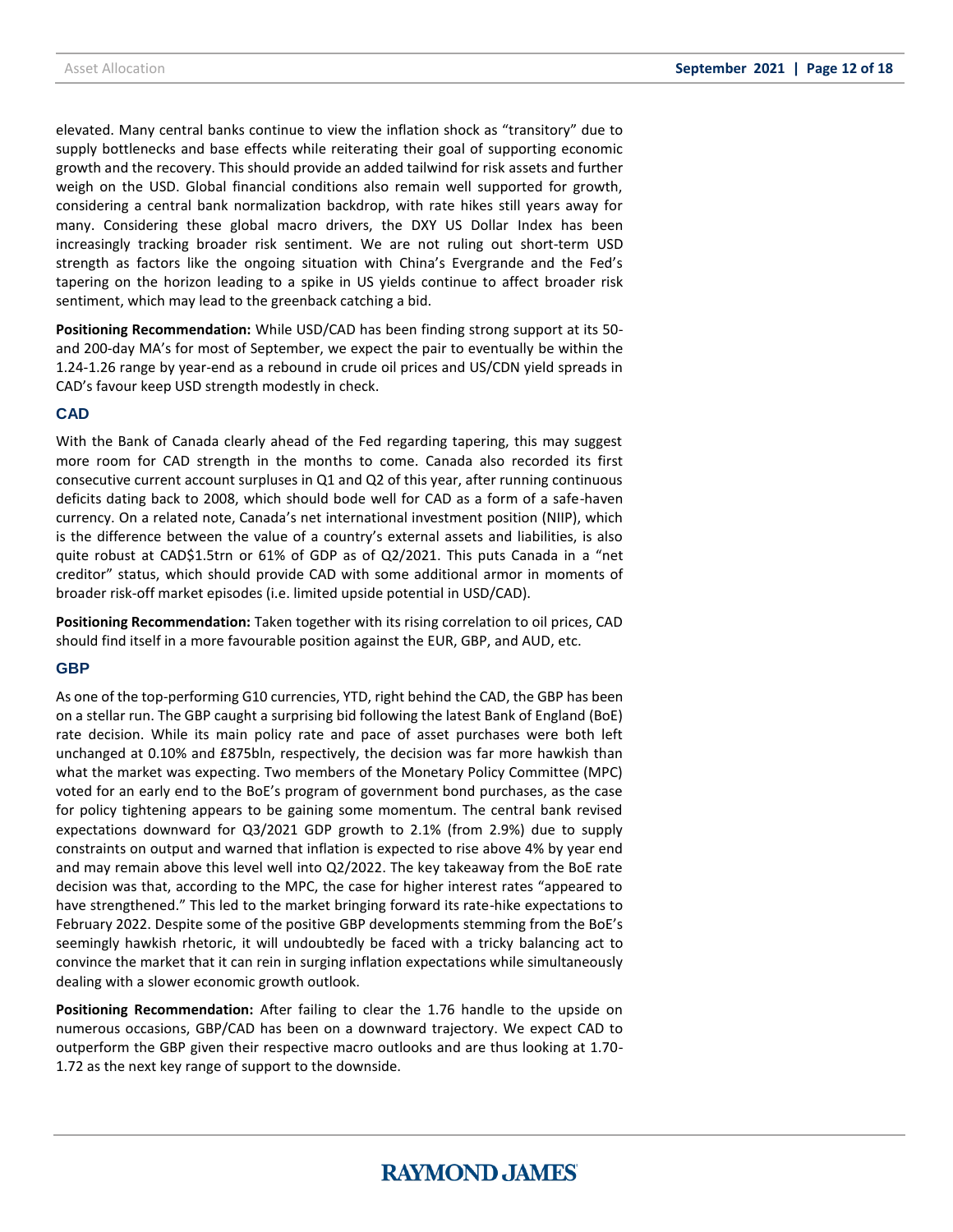### **EUR**

As far as G10 FX performance goes, the EUR has been mildly disappointing. It is down +4% against the USD YTD at the time of writing and is expected to remain under pressure going forward. The latest German IFO sentiment numbers came in more or less mixed versus market expectations, with the Business Climate index, a leading indicator for economic activity over the next six months, slipping to a five-month low. Shortages of semiconductor chips and other raw materials continue to negatively impact Germany's manufacturing sector with supply bottlenecks, leaving businesses struggling to meet demand as the global economy continues to rebound. Together with disappointing PMI data, this may suggest further weakness in the EUR as the ECB maintains an easing stance over the longer term as it grapples with supporting a fragile economic recovery.

**Positioning Recommendation:** EUR/CAD has similarly been pinned within the 1.48-1.50 for most of Q3 and is currently trading around the 1.48 handle at the time of writing. Expecting CAD to outperform the EUR in the near term, we expect the pair to eventually trade around the 1.46 level by year-end.

### **AUD**

The AUD is widely regarded as a barometer for broader risk sentiment and a proxy for Chinese economic growth because of their close trading relationship. Iron ore, Australia's primary commodity export, has been under pressure as the Chinese government is determined to cap its steel production (and thus reduce its demand for iron ore) in order to meet its emissions-reduction goals. In addition, the ongoing situation with China's Evergrande Group, which reportedly consumes a third of the country's steel production, is further straining the iron ore market and the AUD. However, continued liquidity injections from the People's Bank of China to ease some of the market stress, and their determination to spur domestic economic growth may be favourable for the AUD despite ongoing backand-forth friction between China and Australia.

**Positioning Recommendation:** AUD/CAD has been on a downtrend for most of the year, almost hitting par (1.00) briefly in February only to see the pair back within the 0.92-0.93 range at the time of writing. Given the AUD's outlook, we expect the CAD will continue outperforming on the cross and expect the pair to eventually trade around the 0.90 handle by year-end.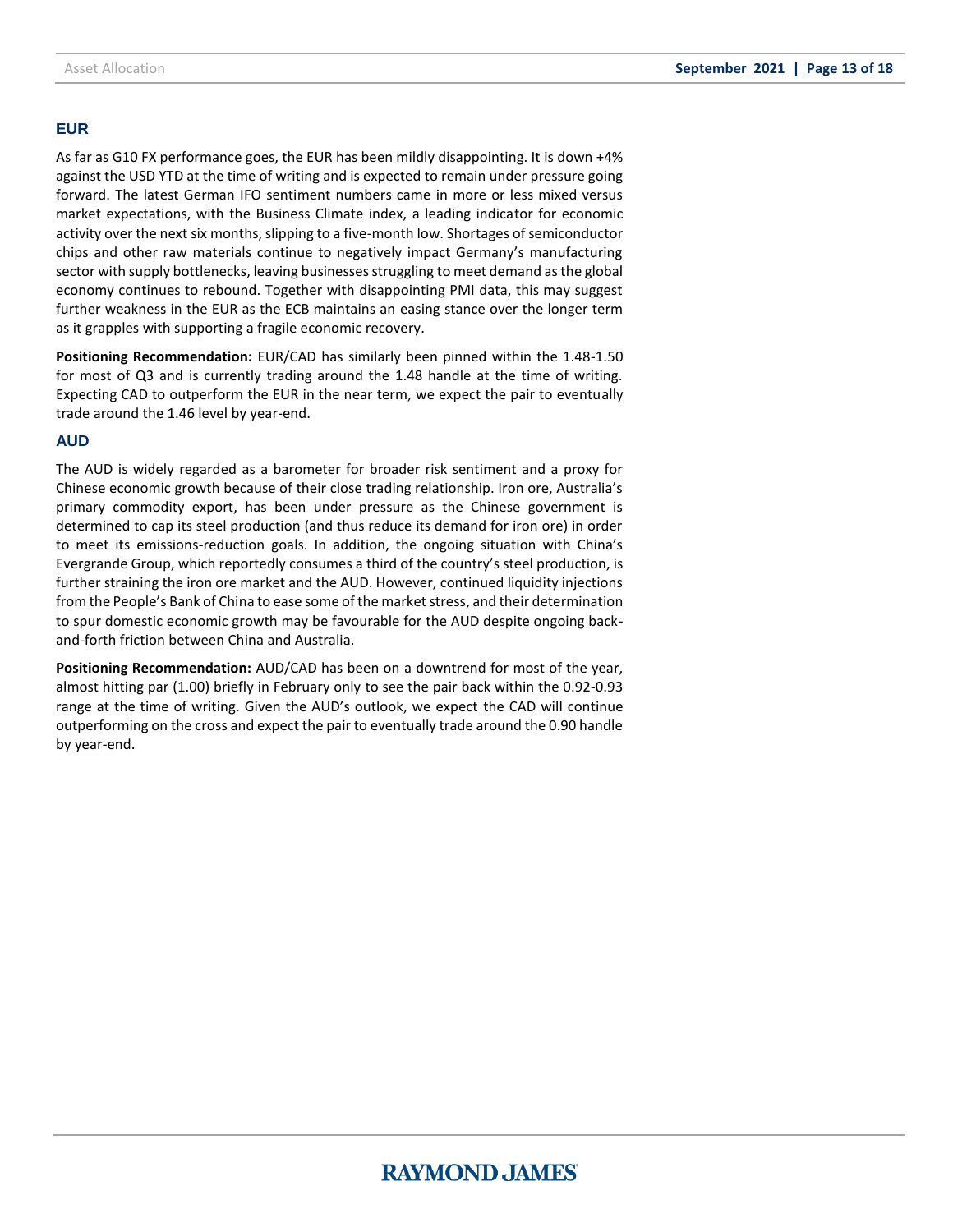# Tactical Asset Allocation Recommendations

|                              | <b>Neutral</b> | $\ddot{}$<br><b>Comments</b>                                                                                                                                                                                                                                                                                                                                                                                                |
|------------------------------|----------------|-----------------------------------------------------------------------------------------------------------------------------------------------------------------------------------------------------------------------------------------------------------------------------------------------------------------------------------------------------------------------------------------------------------------------------|
| <b>Equity</b>                |                | We remain overweight equities as we continue to see strong relative risk/reward characteristics, which we<br>believe is supported by strong consumer and corporate fundamentals and a still very accommodative policy<br>environment.                                                                                                                                                                                       |
| US Large Cap                 |                | The US Large Cap space represents some of the highest quality businesses in the world, with strong<br>competitive attributes, high levels of profitability, and strong enduring growth profiles. However, due to<br>elevated valuations we are seeing more compelling tactical opportunities elsewhere.                                                                                                                     |
| US Small-Mid<br>Cap          |                | We see strong growth, sentiment and relative valuations across the US Small-Mid Cap space. In particular,<br>we are seeing compelling opportunities within US Small-Mid Cap Value.                                                                                                                                                                                                                                          |
| Canadian Large<br>Cap        |                | We see good value across the Canadian market including in Large Cap equities. In particular, we have a<br>favourable view on quality cyclical equities.                                                                                                                                                                                                                                                                     |
| Canadian Small-<br>Mid Cap   |                | We see good value across the Canadian market including in Small-Mid Cap equities. In particular, we have a<br>favourable view on quality cyclical equities.                                                                                                                                                                                                                                                                 |
| Developed                    | $\bigcirc$     | We see good opportunities across several developed economies outside of Canada and the US markets which<br>are still early in the reopening efforts, including across Europe, UK, etc. We also see attractive relative<br>opportunities across Asia (e.g., Korea, Japan, etc.).                                                                                                                                             |
| Emerging                     |                | Strong global growth should be supportive for EM equities, particularly commodity exporters; however the<br>economic environment and growth outlook is more bifurcated across emerging market equities than across<br>developed world equities. That said, we believe investors can be tactical in adding to select emerging<br>markets across Asia, where we are seeing attractive valuations.                             |
| <b>Fixed Income</b>          |                | With valuations and risk reward attributes not particularly compelling, we remain underweight Fixed Income<br>with the Fed/BoC starting to taper their bond buying programs. Therefore, we expect more volatility and<br>modestly higher yields in the future.                                                                                                                                                              |
| <b>US Government</b>         |                | We suggest an underweight allocation to government bonds due to the weaker risk/return characteristics<br>across the curve.                                                                                                                                                                                                                                                                                                 |
| <b>US Corporate</b>          |                | Investment grade corporate bonds continue to offer better risk/reward characteristics. However, investors<br>should consider continuing to hold shorter duration bonds as the Federal Reserve/Bank of Canada isn't likely<br>to move rates for two more years and we continue to see upside potential in longer-term rates. We suggest<br>investors maintain exposure to bonds with a duration profile between 3-7 years.   |
| Canadian<br>Government       |                | We suggest an underweight allocation to government bonds due to the weaker risk/return characteristics<br>across the curve.                                                                                                                                                                                                                                                                                                 |
| Canadian<br>Corporate        |                | Investment grade corporate bonds continue to offer better risk/reward characteristics. However, investors<br>should consider continuing to hold shorter duration bonds as the Federal Reserve/Bank of Canada isn't likely<br>to move rates for two more years and we continue to see upside potential in longer-term rates. We suggest<br>investors maintain exposure to bonds with a duration profile between 1.5-3 years. |
| <b>Currency</b><br>(USD/CAD) |                | While USD/CAD has been finding strong support at its 50- and 200-day MA's for most of September, we<br>anticipate the pair to eventually find itself within the 1.24-1.25 range by year-end as a rebound in crude oil<br>prices and US/CDN yield spreads in CAD's favor keeps USD strength modestly in check.                                                                                                               |
| Cash                         |                | We are underweight cash as an asset class as we see more attractive risk/reward opportunities in other<br>asset classes, including equities and corporate investment grade bonds which offer the potential for higher<br>real returns.                                                                                                                                                                                      |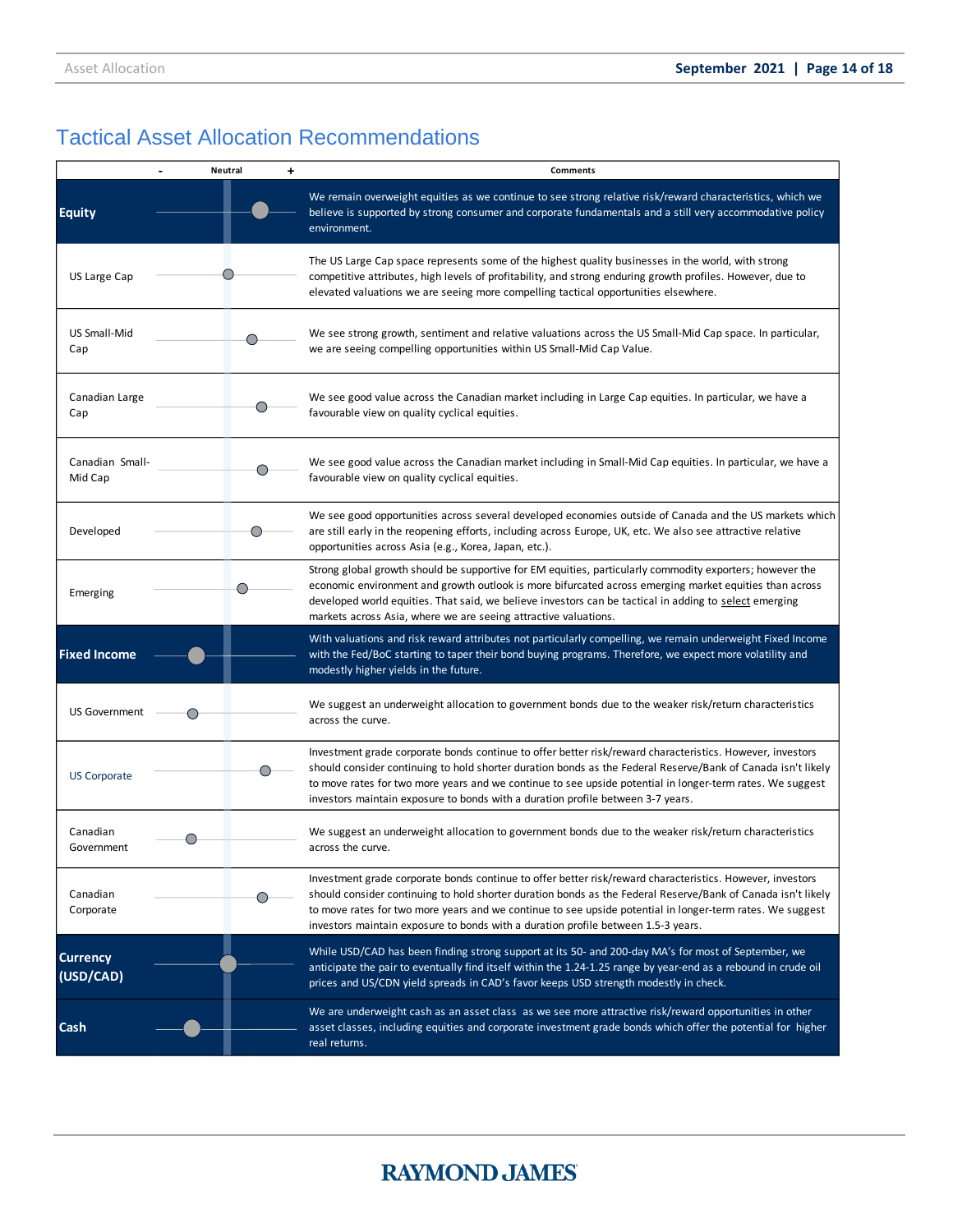# **Investor Profiles and Asset Class Weightings**

| <b>Recommended Asset Allocation</b>                                                                                                 |                                                                                                                                                                                                         |                                                                                                                                |                                                                                                                                        |                                                                                                                                                                                                                                |  |  |  |  |
|-------------------------------------------------------------------------------------------------------------------------------------|---------------------------------------------------------------------------------------------------------------------------------------------------------------------------------------------------------|--------------------------------------------------------------------------------------------------------------------------------|----------------------------------------------------------------------------------------------------------------------------------------|--------------------------------------------------------------------------------------------------------------------------------------------------------------------------------------------------------------------------------|--|--|--|--|
| <b>Capital Preservation</b>                                                                                                         | Conservative                                                                                                                                                                                            | Moderate                                                                                                                       | Growth                                                                                                                                 | <b>Aggressive Growth</b>                                                                                                                                                                                                       |  |  |  |  |
| <b>International Equities</b><br>4%<br>Cash<br>5%<br><b>US Equities</b><br>13%<br>Canadian<br>Equities<br>6%<br><b>Bonds</b><br>72% | <b>International Equities</b><br>6%<br>Cash<br>5%<br><b>US Equities</b><br>18%<br>Canadian<br><b>Equities</b><br>9%<br><b>Bonds</b><br>62%                                                              | <b>International Equities</b><br>Cash<br>10%<br>5%<br>Bonds<br>40%<br><b>US Equities</b><br>30%<br>Canadian<br>Equities<br>15% | <b>International Equities</b><br>Cash<br>13%<br>5%<br><b>B</b> onds<br>20%<br>Canadian<br><b>US Equities</b><br>Equities<br>42%<br>20% | Cash<br><b>International Equities</b><br><b>Bonds</b><br>5%<br>16%<br>Canadiar<br>Equities<br>25%<br><b>US Equities</b><br>52%                                                                                                 |  |  |  |  |
| <b>Asset Allocation Mix</b>                                                                                                         | sset Allocation Mix                                                                                                                                                                                     | sset Allocation Mix                                                                                                            | sset Allocation Mi                                                                                                                     | <b>Asset Allocation Mi</b>                                                                                                                                                                                                     |  |  |  |  |
| Cash<br>5%                                                                                                                          | 5%<br>Cash                                                                                                                                                                                              | Cash<br>5%                                                                                                                     | 5%<br>Cash                                                                                                                             | Cash<br>5%                                                                                                                                                                                                                     |  |  |  |  |
| 72%<br>Bonds                                                                                                                        | Bonds<br>62%                                                                                                                                                                                            | Bonds<br>40%                                                                                                                   | 20%<br>Bonds                                                                                                                           | 2%<br>Bonds                                                                                                                                                                                                                    |  |  |  |  |
| <b>Canadian Equities</b><br>6%                                                                                                      | 9%<br><b>Canadian Equities</b>                                                                                                                                                                          | <b>Canadian Equities</b><br>15%                                                                                                | 20%<br><b>Canadian Equities</b>                                                                                                        | 25%<br><b>Canadian Equities</b>                                                                                                                                                                                                |  |  |  |  |
| <b>US Equities</b><br>13%                                                                                                           | <b>US Equities</b><br>18%                                                                                                                                                                               | <b>US Equities</b><br>30%                                                                                                      | 42%<br>US Equities                                                                                                                     | 52%<br><b>US Equities</b>                                                                                                                                                                                                      |  |  |  |  |
| <b>International Equities</b><br>4%                                                                                                 | 6%<br><b>International Equities</b>                                                                                                                                                                     | <b>International Equities</b><br>10%                                                                                           | 13%<br><b>International Equities</b>                                                                                                   | 16%<br><b>International Equities</b>                                                                                                                                                                                           |  |  |  |  |
| 100%<br>Total                                                                                                                       | Total<br>100%                                                                                                                                                                                           | Total<br>100%                                                                                                                  | 100%<br>Total                                                                                                                          | 100%<br><b>Total</b>                                                                                                                                                                                                           |  |  |  |  |
|                                                                                                                                     |                                                                                                                                                                                                         |                                                                                                                                |                                                                                                                                        |                                                                                                                                                                                                                                |  |  |  |  |
| actical Asset Mix (Bonds include cash)                                                                                              | actical Asset Mix (Bonds include cash)                                                                                                                                                                  | actical Asset Mix (Bonds include cash)                                                                                         | actical Asset Mix (Bonds include cash)                                                                                                 | 'actical Asset Mix (Bonds include cash)                                                                                                                                                                                        |  |  |  |  |
| 77%<br>Bonds                                                                                                                        | 67%<br>Bonds                                                                                                                                                                                            | 45%<br>Bonds                                                                                                                   | 25%<br>Bonds                                                                                                                           | 7%<br>Bonds                                                                                                                                                                                                                    |  |  |  |  |
| 23%<br>Equities                                                                                                                     | 33%<br>Equities                                                                                                                                                                                         | 55%<br>Equities                                                                                                                | 75%<br>Equities                                                                                                                        | 93%<br>Equities                                                                                                                                                                                                                |  |  |  |  |
| 100%<br>Total                                                                                                                       | 100%<br>Total                                                                                                                                                                                           | <b>Total</b><br>100%                                                                                                           | 100%<br>Total                                                                                                                          | <b>Total</b><br>100%                                                                                                                                                                                                           |  |  |  |  |
|                                                                                                                                     |                                                                                                                                                                                                         |                                                                                                                                |                                                                                                                                        |                                                                                                                                                                                                                                |  |  |  |  |
| Strategic Asset Mix (Bonds include cash)                                                                                            | <b>Strategic Asset Mix (Bonds include cash</b>                                                                                                                                                          | Strategic Asset Mix (Bonds include cash)                                                                                       | <b>Strategic Asset Mix (Bonds include cash)</b>                                                                                        | Strategic Asset Mix (Bonds include cash)                                                                                                                                                                                       |  |  |  |  |
| 80%<br>Bonds                                                                                                                        | 70%<br>Bonds                                                                                                                                                                                            | 50%<br>Bonds                                                                                                                   | 30%<br>Bonds                                                                                                                           | 10%<br>Bonds                                                                                                                                                                                                                   |  |  |  |  |
| 20%<br>Equities                                                                                                                     | Equities<br>30%                                                                                                                                                                                         | Equities<br>50%                                                                                                                | Equities<br>70%                                                                                                                        | 90%<br>Equities                                                                                                                                                                                                                |  |  |  |  |
| 100%<br><b>Total</b>                                                                                                                | 100%<br>Total                                                                                                                                                                                           | <b>Total</b><br>100%                                                                                                           | 100%<br>Total                                                                                                                          | Total<br>100%                                                                                                                                                                                                                  |  |  |  |  |
|                                                                                                                                     |                                                                                                                                                                                                         |                                                                                                                                |                                                                                                                                        |                                                                                                                                                                                                                                |  |  |  |  |
| <b>Asset Class Ranges</b>                                                                                                           | <b>Asset Class Ranges</b>                                                                                                                                                                               | <b>Asset Class Ranges</b>                                                                                                      | <b>Asset Class Ranges</b>                                                                                                              | <b>Asset Class Ranges</b>                                                                                                                                                                                                      |  |  |  |  |
| 0% - 20%<br>Cash                                                                                                                    | 0% - 20%<br>Cash                                                                                                                                                                                        | 0% - 20%<br>Cash                                                                                                               | 0% - 20%<br>Cash                                                                                                                       | 0% - 20%<br>Cash                                                                                                                                                                                                               |  |  |  |  |
| 60% - 100%<br>Bonds                                                                                                                 | 50% - 90%<br>Bonds                                                                                                                                                                                      | Bonds<br>20% - 70%                                                                                                             | 10% - 50%<br>Bonds                                                                                                                     | 0% - 30%<br>Bonds                                                                                                                                                                                                              |  |  |  |  |
| 0% - 30%<br>Equities                                                                                                                | 10% - 50%<br>Equities                                                                                                                                                                                   | Equities<br>30% - 75%                                                                                                          | Equities<br>50% - 90%                                                                                                                  | Equities<br>70% - 100%                                                                                                                                                                                                         |  |  |  |  |
|                                                                                                                                     |                                                                                                                                                                                                         |                                                                                                                                |                                                                                                                                        |                                                                                                                                                                                                                                |  |  |  |  |
| <b>Description</b>                                                                                                                  | escription                                                                                                                                                                                              | escription                                                                                                                     | <b>escription</b>                                                                                                                      | <b>Description</b>                                                                                                                                                                                                             |  |  |  |  |
|                                                                                                                                     |                                                                                                                                                                                                         |                                                                                                                                |                                                                                                                                        | May be appropriate for investors with long-term May be appropriate for investors with intermediate-May be appropriate for investors seeking a balance May be appropriate for investors with long-term time May be appropriate  |  |  |  |  |
|                                                                                                                                     |                                                                                                                                                                                                         |                                                                                                                                |                                                                                                                                        | income distribution needs who are sensitive to short-term time horizons who are sensitive to short-term between capital preservation and capital growth. This horizons who are not sensitive to short-term losses hort-term lo |  |  |  |  |
|                                                                                                                                     |                                                                                                                                                                                                         |                                                                                                                                |                                                                                                                                        | term losses. The equity portion of this portfoliollosses yet want to participate in the long-term growth portfolio, which is a split between fixed-income and want to participate in the long-term growth of the               |  |  |  |  |
|                                                                                                                                     |                                                                                                                                                                                                         |                                                                                                                                |                                                                                                                                        | generates capital appreciation, which is appropriate for of financial markets. The portfolio, which fixed-securities and equities, seeks to keep investors well financial markets. This portfolio, which has a higher financia |  |  |  |  |
|                                                                                                                                     |                                                                                                                                                                                                         |                                                                                                                                |                                                                                                                                        | investors who are sensitive to the effects of marketlincome securities tend to make up the largest ahead of the effects of inflation with an eve toward weighting in equities, seeks to keep investors well linvested in equit |  |  |  |  |
|                                                                                                                                     |                                                                                                                                                                                                         |                                                                                                                                |                                                                                                                                        | fluctuation but need to sustain purchasing power. This proportion of holdings, seeks to keep investors well maintaining principal stability. With roughly half of the ahead of the effects of inflation with principal ahead o |  |  |  |  |
|                                                                                                                                     | portfolio, which invests primarily in fixed-income ahead of the effects of inflation with an eye toward portfolio invested in a diversified mix of Canadian and stability as a secondary consideration. |                                                                                                                                |                                                                                                                                        | maintaining principal stability. The portfolio may                                                                                                                                                                             |  |  |  |  |
|                                                                                                                                     | securities, seeks to keep investors ahead of the effects maintaining principal stability. The portfolio has international equities, investors should                                                    | be                                                                                                                             |                                                                                                                                        | deliver returns comparable to those of the broader                                                                                                                                                                             |  |  |  |  |
|                                                                                                                                     | of inflation with an eye toward maintaining principal characteristics that may deliver returns lower than that comfortable with moderate fluctuations in the                                            |                                                                                                                                |                                                                                                                                        | equity market with similar levels of risk and volatility.                                                                                                                                                                      |  |  |  |  |
| stability.                                                                                                                          | of the broader market with lower levels of risk and portfolios.                                                                                                                                         |                                                                                                                                |                                                                                                                                        |                                                                                                                                                                                                                                |  |  |  |  |
|                                                                                                                                     | volatility.                                                                                                                                                                                             |                                                                                                                                |                                                                                                                                        |                                                                                                                                                                                                                                |  |  |  |  |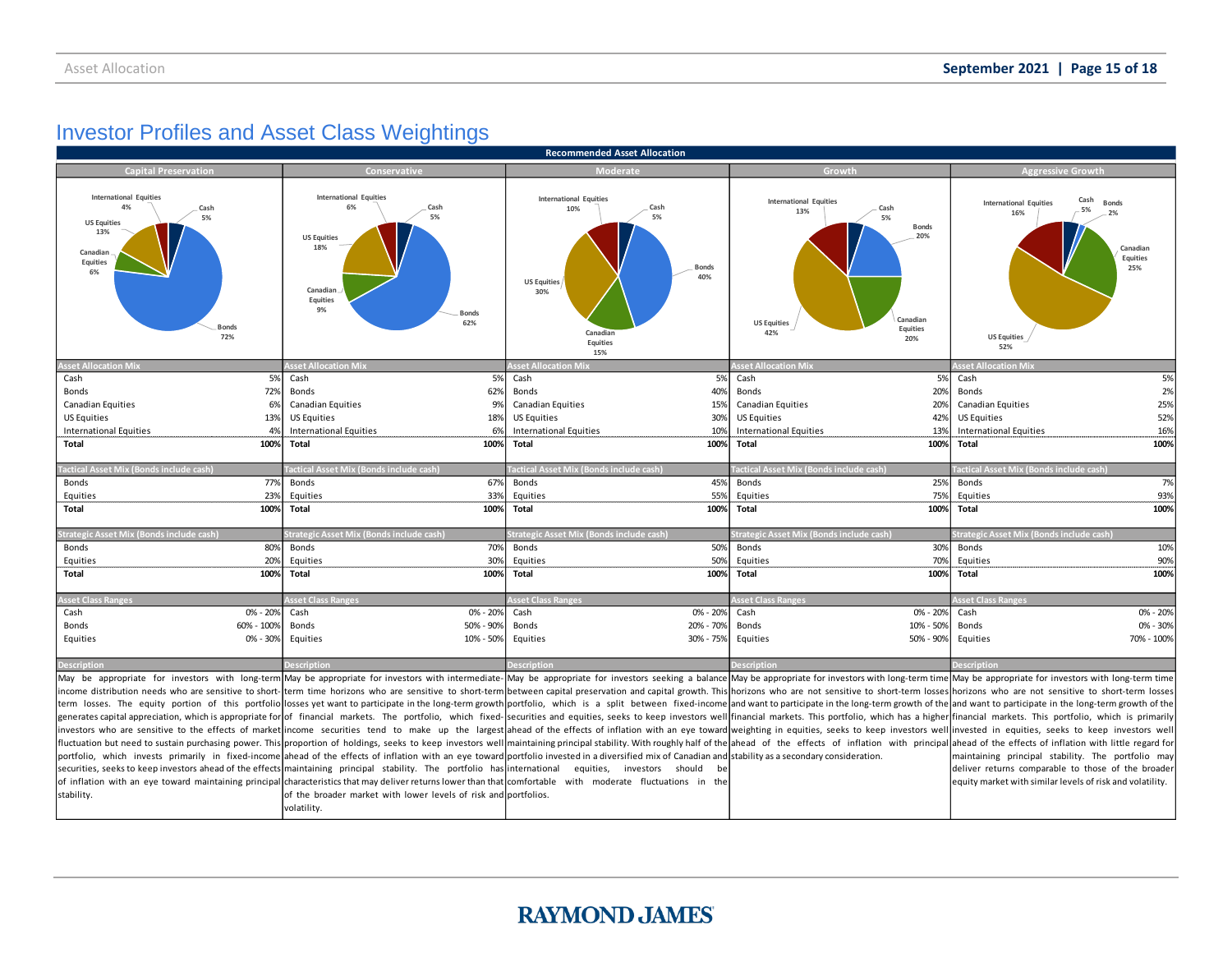# Client Profile Statistics

|                                  |                                                     | <b>Capital Preservation</b>                  | <b>Conservative</b>                  | <b>Moderate</b>                      | <b>Growth</b>                | <b>Aggressive Growth</b>                             |
|----------------------------------|-----------------------------------------------------|----------------------------------------------|--------------------------------------|--------------------------------------|------------------------------|------------------------------------------------------|
| <b>Total Return (annualized)</b> |                                                     | 8.1%                                         | 8.4%                                 | 9.0%                                 | 9.5%                         | 9.8%                                                 |
| <b>Avg Monthly Returns</b>       |                                                     | 0.67%                                        | 0.70%                                | 0.74%                                | 0.79%                        | 0.83%                                                |
| Avg Rolling 12 Month Returns     |                                                     | 8.4%                                         | 8.7%                                 | 9.2%                                 | 9.9%                         | 10.4%                                                |
|                                  | Annualized Std Dev (36 months)                      | 5.6%                                         | 6.4%                                 | 8.1%                                 | 10.3%                        | 12.7%                                                |
| <b>Sharpe Ratio</b>              |                                                     | 1.5                                          | 1.3                                  | 1.1                                  | 0.9                          | 0.8                                                  |
|                                  | <b>Best 12 month Rolling Return</b>                 | 46.5%                                        | 48.0%                                | 46.1%                                | 46.3%                        | 47.7%                                                |
|                                  | Worst 12 month Rolling Return                       | $-7.7%$                                      | $-11.3%$                             | $-18.9%$                             | $-26.1%$                     | $-32.6%$                                             |
|                                  |                                                     |                                              | Value of \$10,000 Invested           |                                      |                              |                                                      |
| \$1,200,000                      | -Capital Preservation<br>Conservative               |                                              |                                      |                                      |                              |                                                      |
| \$1,000,000                      | · Moderate<br>Growth<br>- Aggressive Growth         |                                              |                                      |                                      |                              |                                                      |
| \$800,000                        |                                                     |                                              |                                      |                                      |                              |                                                      |
| \$600,000                        |                                                     |                                              |                                      |                                      |                              |                                                      |
| \$400,000                        |                                                     |                                              |                                      |                                      |                              |                                                      |
| \$200,000                        |                                                     |                                              |                                      |                                      |                              |                                                      |
| \$0                              | 1978<br>1980<br>1975<br>1974<br>1971<br>1972<br>577 | 1984<br>1986<br>1981<br>1983<br>1989<br>1987 | 1996<br>1990<br>1995<br>1993<br>1992 | 1998<br>1999<br>2001<br>2004<br>2002 | 2005<br>2008<br>2010<br>2007 | 2013<br>2014<br>2016<br>2019<br>2020<br>2011<br>2017 |

Source: FactSet, Raymond James Ltd. As of August 31, 2021, Inception January 1971.

Performance statistics are calculated using C\$ monthly returns that are rebalanced every calendar year using the recommended asset class weightings for each profile (cash weighting has been rolled up into the bond weighting).

Benchmarks: Bonds = FTSE/TMX Canada Universe Bond TR Index; Canadian Equities = S&P/TSX Composite TR Index, US Equities = S&P 500 TR Index; International Equities = MSCI EAFE TR Index.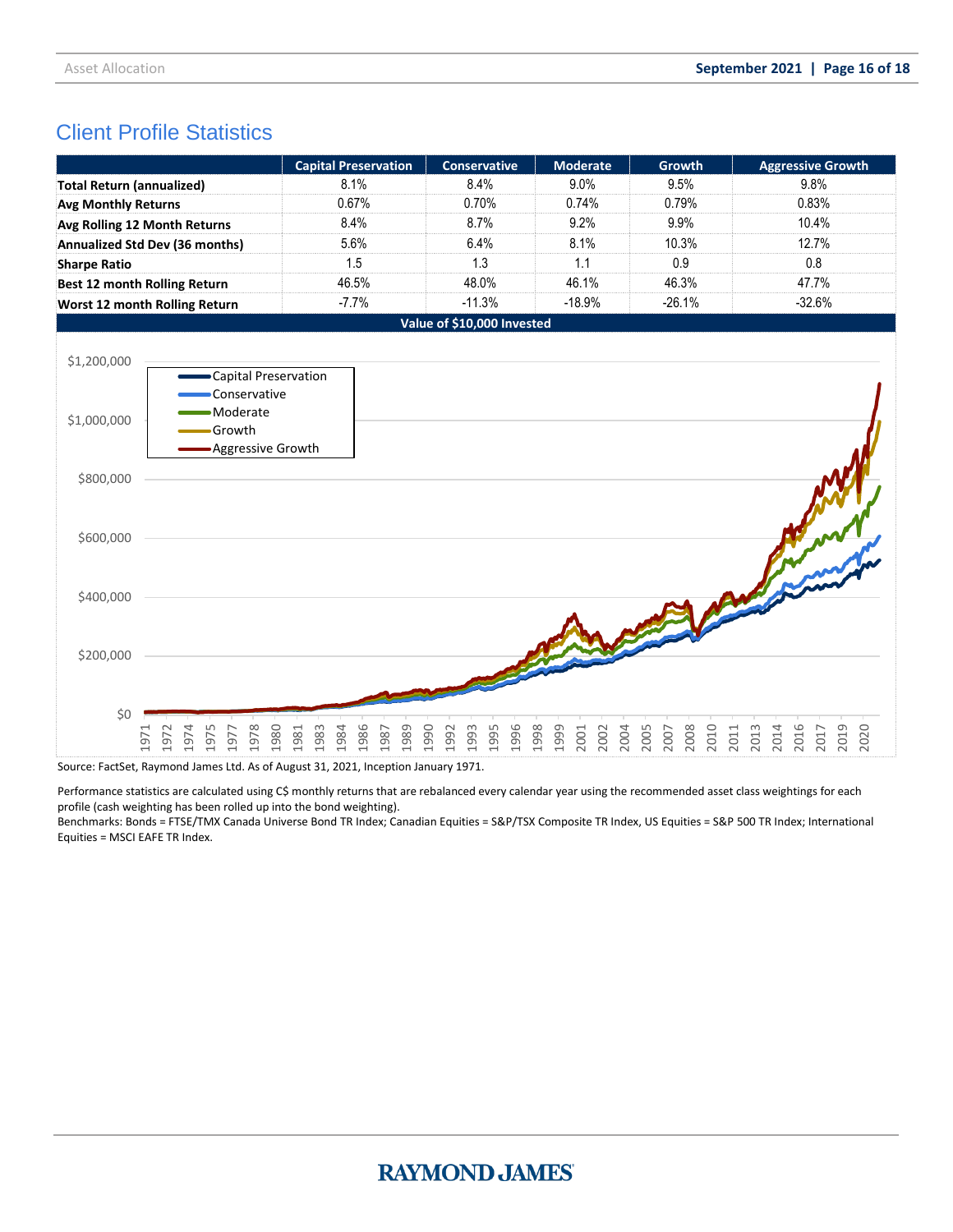# Investment Advisory Strategy Group Members

**Nadeem Kassam, MBA, CFA (Chair)**

Head of Investment Strategy Private Client Solutions

**Michael Gibbs** Managing Director, Portfolio & Technical Strategy Raymond James Financial

**Christopher Cafley, MBA** SVP, Investment Strategy, Products & Trading Private Client Solutions

**Larbi Moumni, CFA** Senior Equity Specialist & Portfolio Manager, Portfolio Advisory Private Client Solutions

**Spencer Barnes, MSc., CIM** AVP, Mutual Funds & ETF Strategy Private Client Solutions

**Patrick Carrington, CFA** VP, Asset Management Services Private Client Solutions

**Peter Matter**  VP, Product Compliance Compliance

# Investment Advisory Strategy Group Sub-Committee Members

**Tavis C. McCourt, CFA**  Institutional Equity Strategist Raymond James Financial

**Scott J. Brown, Ph.D.** Chief Economist Raymond James Financial

**Douglas Drabik** Senior Retail Fixed Income Strategist Raymond James Financial

Senior Portfolio Manager Private Client Group **Rob Mark, CFA**

**Ryan Lewenza, CFA, CMT** SVP and Portfolio Manager Private Client Group

**Jason Castelli, CFA** Portfolio Manager Private Client Group

**Seth Allen**

Senior Portfolio Manager Private Client Group

**Patrick Choquette, CFP, CIM, CMT** Portfolio Manager Private Client Group

**Sean Boyle** Co-head of Institutional Sales Institutional Sales Toronto

**Ajay Virk, CFA, CMT** Fixed Income & Foreign Exchange Specialist Private Client Solutions